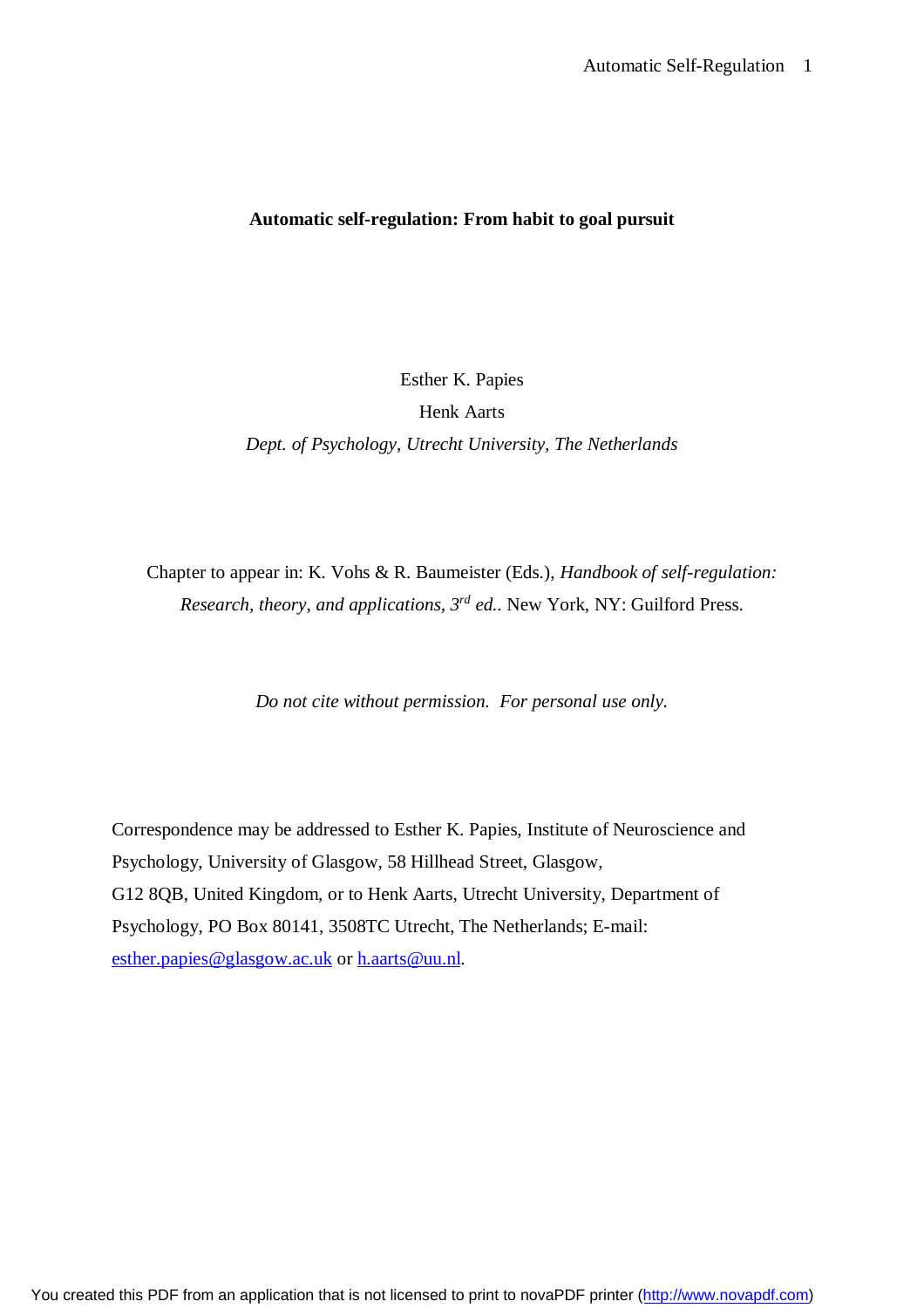Traditionally, self-regulation, or the regulation of one's behavior in the pursuit of personal goals, has been assumed to happen in a consciously controlled fashion, including the willpower needed to overcome one's initial impulsive reactions to stimuli (Mischel, Cantor, & Feldman, 1996; Muraven & Baumeister, 2000). These goal-directed processes of regulation have been contrasted with automatic processes that follow an individual's impulses (e.g., Metcalfe & Mischel, 1999; Muraven & Baumeister, 2000; Strack & Deutsch, 2004). Over the course of about the last three decades, however, evidence has been accumulating that much of the goal-directed regulation of cognition and behavior can also occur in an automatic fashion. Here, we use the term "automatic" to refer to the fact that people may engage in regulating their behavior without conscious awareness of the triggers and of the processes guiding their behavior. While other features of automaticity may also apply to self-regulation they are not the focus of the current chapter (see Moors & De Houwer, 2006, for a detailed discussion).

In other words, this chapter discusses research suggesting that even complex behaviors in pursuit of a wide range of goals in people's dynamic daily lives can be activated and executed effectively without the need for conscious awareness (e.g., Dijksterhuis & Aarts, 2010; Van Gaal & Lamme, 2012; Hassin, 2013). In light of a general crisis of confidence in scientific findings, some of the specific findings on nonconscious processes have recently been questioned in terms of their robustness and reliability (e.g., Doyen, Klein, Pichon, & Cleeremans, 2012; Newell & Shanks, 2014). However, evidence is still accumulating for a wide variety of adaptive and powerful nonconscious influences on human behavior, supporting the original notion of William James that the largest part of behavior is guided by automatic regulatory processes, saving the resources of humans' limited consciousness for the intervention in urgent and exceptional matters (James, 1890). Here, we will use the latest advances in the field of automatic self-regulation to elucidate to some degree how it is possible that our motivated behavior can direct people towards their goals so effectively, and yet, do so without their conscious awareness. We will illustrate the fundamental processes discussed with research findings from, among others, health behavior and interpersonal relationships.

To be sure, there can be no doubt that conscious awareness is often associated with goal pursuit, and can be extremely helpful for attaining one's goals. For example, conscious awareness of one's goals, and of the obstacles that keep one from attaining them, allows one to mobilize and integrate one's resources in a novel way, to set out a completely new course of action if needed (Dijksterhuis & Aarts, 2010), or to contemplate, set, pursue and monitor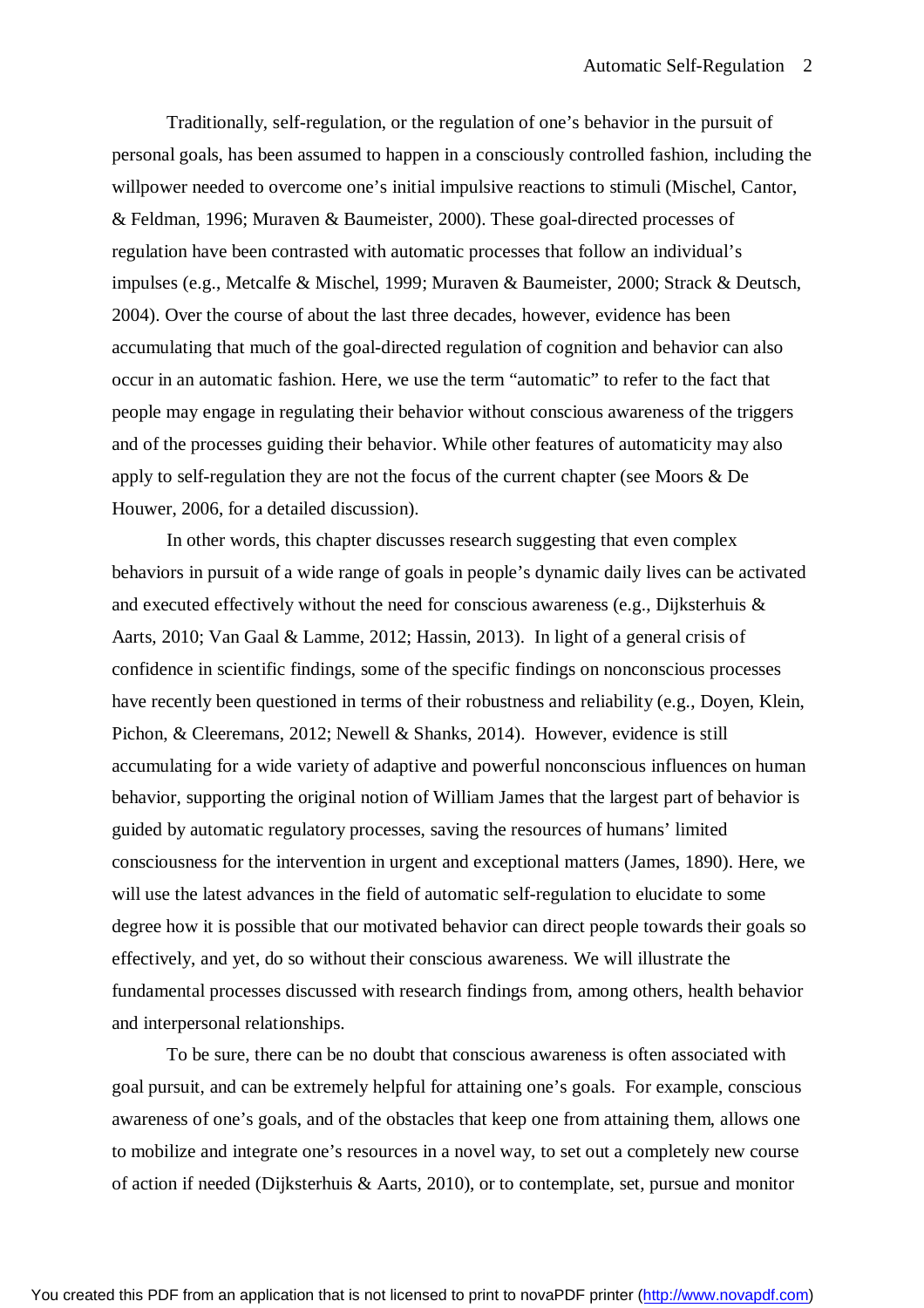abstract goals across long periods of time (Baumeister, Masicampo, & Vohs, 2011). Conscious planning has been shown to be useful for goal attainment, even when this requires a course of action that implies a diversion from one's habitual behavior (Gollwitzer & Sheeran, 2006; Holland, Aarts, & Langendam, 2006; Papies, Aarts, & de Vries, 2009). Furthermore, using conscious awareness in an effortful fashion, such as in mindfulness and meditation training, can facilitate self-regulation by strengthening the executive control processes required to effectively support one's goal pursuit, and can reduce the temptation of attractive alternatives for one's long term goals (e.g., Hasenkamp & Barsalou, 2012; Papies, Barsalou, & Custers, 2012; Papies, Pronk, Keesman, & Barsalou, 2015; van Dillen & Papies, 2014; Teper & Inzlicht, 2013). Despite the important role for consciousness, however, recent developments in the literature suggest that across situations in daily life, people can effectively pursue many of their goals effectively without necessarily having to rely on conscious awareness and control of their behavior.

Approaching self-regulation from this perspective touches upon intriguing questions regarding the origin of control over such processes, and regarding the role of the "self" as the consciously active agent of regulation (see for example Bargh & Ferguson, 2000; Baumeister, 1998; Baumeister, Schmeichel, & Vohs, 2007). Specifically, whereas people often derive the sense of self-regulation ("It's me who is doing the control") from their conscious experiences of self-agency, recent research suggests that such self-agency experiences can originate in the unconscious and are the result of an inference that occurs fluently and perfunctorily after action performance. Thus, how do conscious experiences of agency relate to the fact that much of the regulation of behavior unfolds outside conscious awareness? We will briefly address this issue in the last part of this chapter. In the meantime, however, we will treat selfregulation as the regulation of cognition and behavior that occurs within a given individual in the service of goal pursuit.

### **Chapter Overview**

In this chapter, we will examine automatic self-regulation by analyzing the ways in which we can pursue our goals without conscious awareness of the triggers and of the processes engaged in the pursuit of the goal at hand. Thus, we will start out by examining how goals are represented in order to determine which features of goal representations actually motivate human behavior nonconsciously. Here, we will show that both the accessibility of the specific content of the goal, as well as an affective cue signaling its desirability, are crucial for triggering nonconscious motivation to pursue the goal. Next, we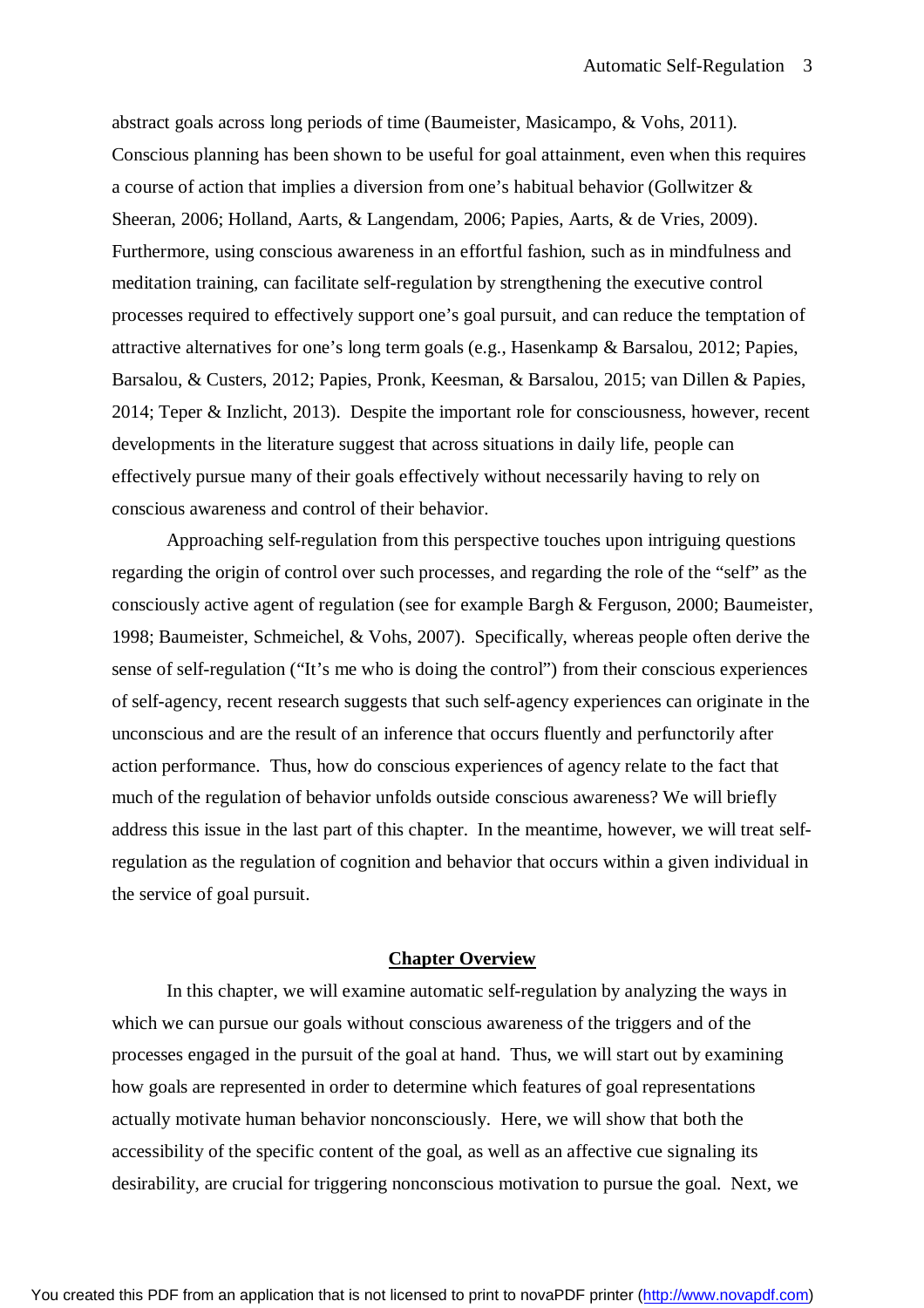will discuss how goal pursuit can be triggered by environmental cues. Then, we will discuss how goal-directed behavior can be performed nonconsciously by addressing the role of habits both for selecting and executing goal-directed actions. We will then address how adaptive cognitive processes facilitate and protect goal pursuit in dynamic circumstances. These mechanisms include, among others, the active maintenance, shielding, and monitoring of one's goals, changes in the perception of and attention to goal-relevant stimuli, and evaluative processes, all contributing to self-regulation without the need for conscious awareness. Finally, we will examine how nonconscious self-regulation relates to the experiences of self-agency that accompany much of human behavior and discuss how the desire to feel in control over one's actions deals with instances of nonconscious goal pursuit.

#### **How goals are represented**

The goals that people pursue in their daily lives can differ widely in their level of abstractness: while socializing or having a slim figure are representations of complex goals that usually require a series of behaviors to be achieved, getting hold of a bottle of water or producing matching symbols on a slot machine are results which can be attained by a simple hand movement or a button press. Across such instances, goals can be conceptualized as mental representations of certain behaviors or outcomes that are desirable to engage in or to attain (Bargh, 1997; Custers & Aarts, 2005; Fishbach & Ferguson, 2007).

Research in several domains of psychology has confirmed the original ideomotor notion of William James and shown that human actions are represented in the brain in terms of their observable effects, associated with the motor program needed to produce the effect (Hommel, Musseler, Aschersleben, & Prinz, 2001; Jeannerod, 2001; Prinz, 1997; Vallacher & Wegner, 1987). As a consequence, merely thinking about a certain outcome can activate the behavioral program needed to achieve that outcome. In addition, representing actions in terms of their potentially desirable results allows people to direct their behavior by anticipating its effect. This way, goals can serve as the standard and reference point for behavior, making sure that the ongoing actions actually produce the desired results.

However, not every behavior or outcome that is represented in terms of a result of concrete actions actually operates as a true goal for an individual. An outcome is much more likely to motivate behavior to attain it if it is perceived to be rewarding by the individual. How is the rewarding value of an outcome actually determined, and how is this is done in the absence of conscious deliberation? Following the conceptualization of a goal as a desired outcome or behavior, recent research into the underlying mechanisms of nonconscious goal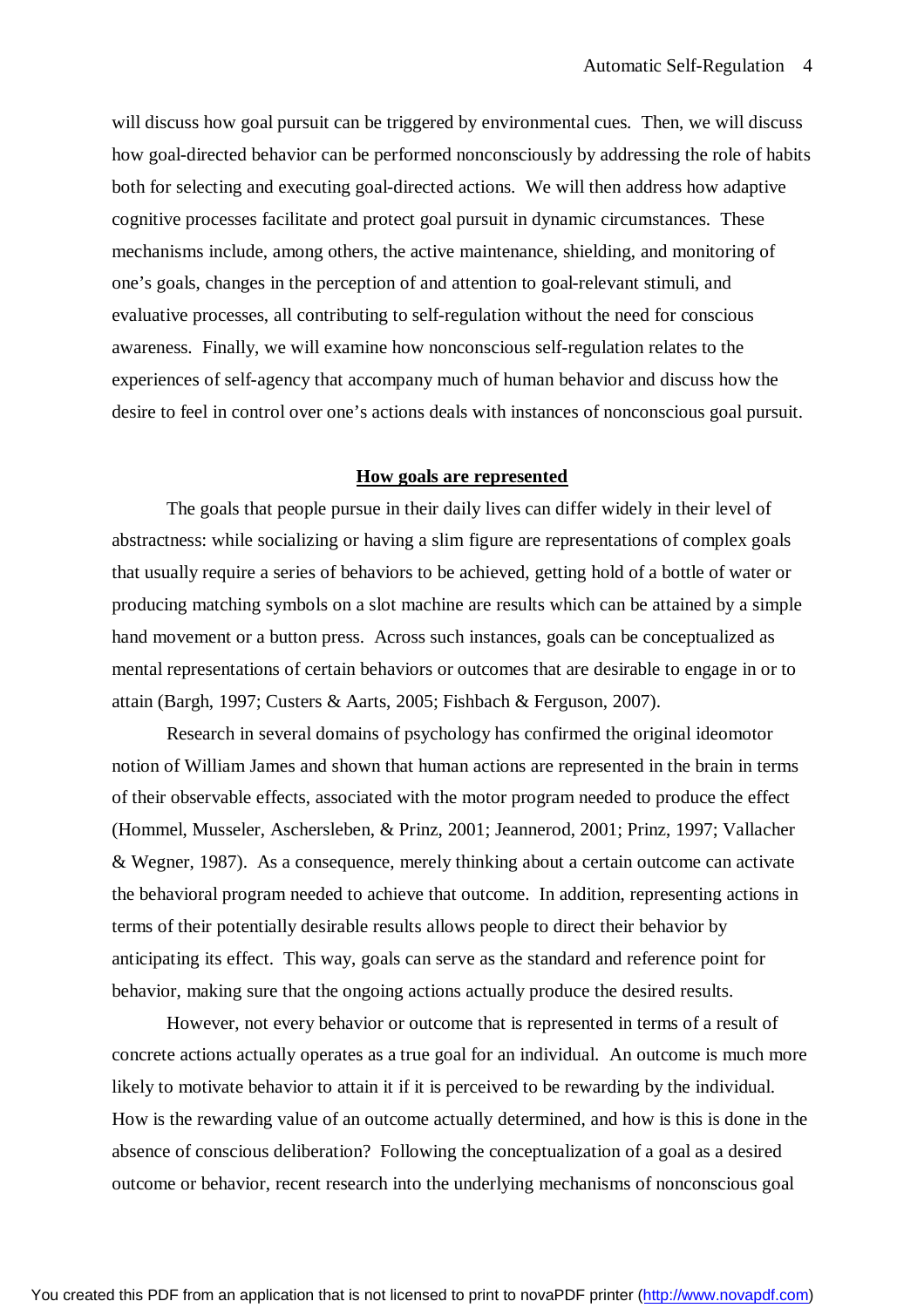pursuit has focused on the role of positive affective signals as indicators that a given state is worth pursuing (e.g., Custers & Aarts, 2005; Ferguson, 2007; see also Förster, Liberman, & Friedman, 2007).

Affective signals play a fundamental role in directing human behavior and are processed quickly and without the need for conscious awareness upon the perception of a stimulus (Chen & Bargh, 1999; Damasio, 1994; Fazio, Sanbonmatsu, Powell, & Kardes, 1986; Zajonc, 1980). Positive affect has been shown to play a central role in incentive learning and the neurological mechanisms involved in reward processing and motivation (see Berridge, 2007), suggesting that positive affective signals may be crucial for conveying information about the desirability and thus the motivational value of a potential goal state. We conceptualize a goal, therefore, as consisting of the cognitive representation of an outcome or behavior, which can serve as a reference point for one's actions, coupled with a signal of positive affect which indicates that this reference point is desirable to attain. In other words, the positive affective signal turns a behavior representation into a goal representation and helps to recruit resources toward actually pursuing it when the goal is activated.

#### **Activating goal representations and goal-directed behavior by external cues**

An abundance of empirical evidence shows that activating a behavior representation that is associated with positive affect can indeed lead to goal-directed behavior. In one of the first series of studies on this topic, Bargh and colleagues (Bargh et al., 2001) subtly activated the goal of achievement, which is assumed to be positive for university students, by asking student participants to solve word puzzles in which words related to achievement (e.g., strive, succeed) were included or not, without drawing participants' attention to it. They observed that these participants later displayed more motivated behavior to perform well on an intellectual task than control participants. Fitzsimons and Bargh (2003) and Shah (2003) later showed that the motivation to achieve could also be triggered when participants were primed with the name of a significant other who was strongly associated with the goal of doing well in college, such as one's mother or father (see also Kraus & Chen, 2009). Other studies have confirmed that a variety of social cues, such as the names of attachment figures, the goaldirected behavior of other people, the experience of social exclusion, names and exemplars of social categories, religious cues, or cues related to power or to mastery, can function as primes to trigger motivated behavior in participants (e.g., Aarts, Chartrand et al., 2005; Aarts, Gollwitzer, & Hassin, 2004; Custers, Maas, Wildenbeest, & Aarts, 2008; Galinksy,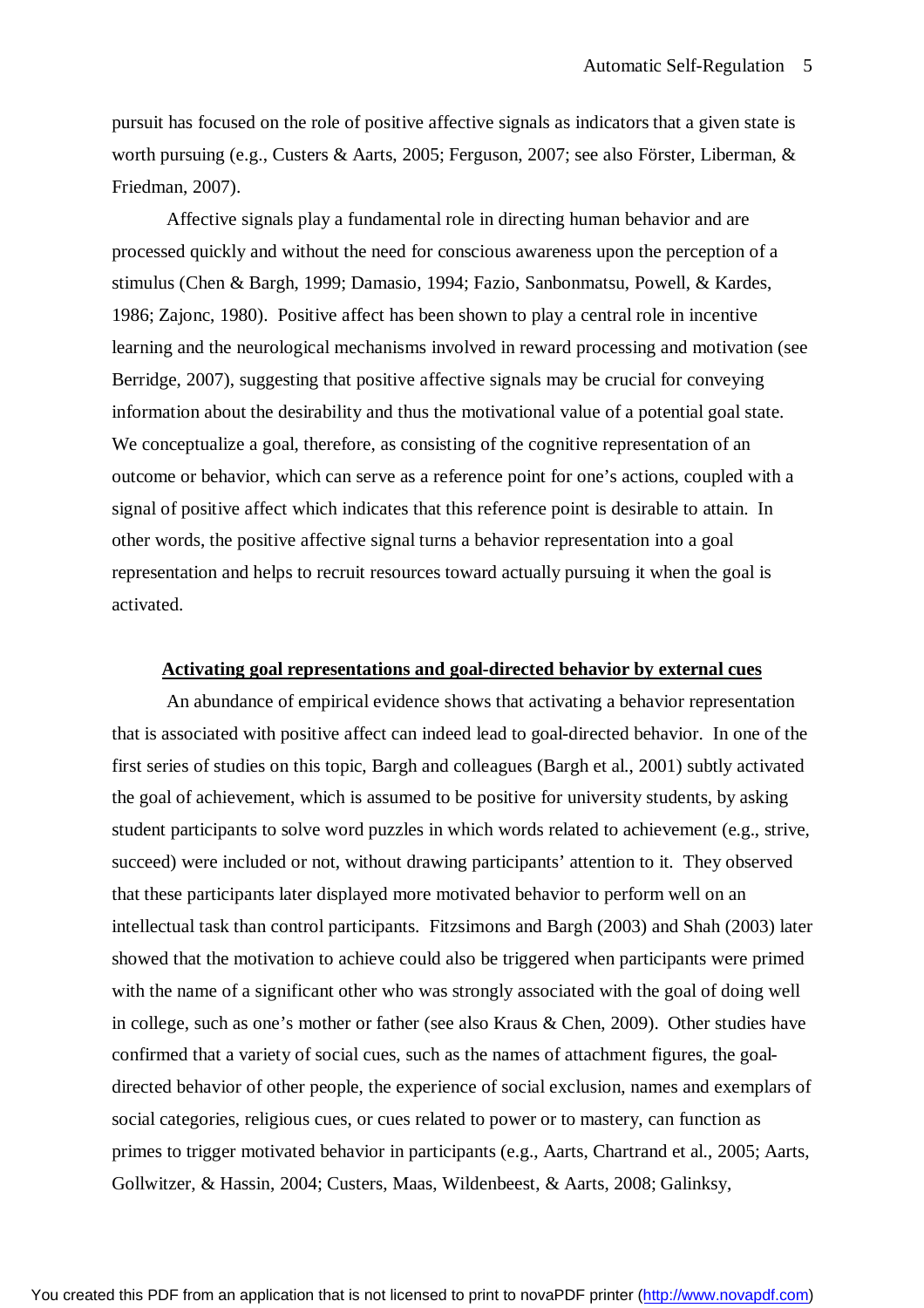Gruenfeld, & Magee, 2003; Gillath et al., 2006; Lakin, Chartrand, & Arkin, 2008; Moskowitz, Gollwitzer, Wasel, & Schaal, 1999; Moskowitz & Ignarri, 2009; Randolph-Seng & Nielsen 2007; Stajkovic, Locke, & Blair, 2006; Thompson & Musket, 2005), even in children (e.g, Over & Carpenter, 2009 a, b).

Other studies have examined whether goal-directed behavior is more likely to result from an external cue when the activated goal state is relatively more positive. In one set of studies, Ferguson (2007) measured participants' implicit affective responses towards potential goals, for example the goal of being thin, and found that participants who valued this goal relatively more strongly than other participants displayed more goal-directed behavior towards it, such as resisting high-fat food in daily life and consuming less fattening food in a taste test in the laboratory.

Extending these findings, a series of recent field experiments has shown that mere activation of the goal of being thin leads diet-motivated participants to pursue consume less high-fat food and to buy fewer unhealthy snacks in a grocery store, while it does not affect control participants who are less motivated to watch their weight and who presumably associate less positive affect with the concept of dieting (Papies & Hamstra, 2010; Papies, Potjes, Schwinghammer, & van Koningsbruggen, 2014; Papies & Veling, 2013). In one study, for example, participants who entered a grocery store were handed either a flyer that contained words related to the goal of dieting or a control flyer. After they finished grocery shopping, their purchases of unhealthy snack foods were assessed, together with a number of control variables. Results showed that overweight participants, for whom dieting is more likely to be a desirable behavior, bought fewer unhealthy snacks when the dieting goal had been activated by the flyer they received, while normal-weight participants were not affected. Importantly, while some participants were more likely to think about the flyer than others, this did not moderate the effects of the exposure to the goal-related cues, suggesting that no conscious awareness was necessary for the goal cues to trigger goal-directed action (Papies et al., 2014).

In studies that manipulated rather than measured whether a behavior is represented as desirable for a person, Custers and Aarts (2005) showed that the exposure to a behavioral state which is initially neutral can trigger motivated behavior, but only when it is unobtrusively coupled with positive affect, for example through an evaluative conditioning procedure (Custers & Aarts, 2005). Finally, a study building on these findings (Aarts, Custers, & Marien, 2008) directly demonstrated that actual goal-directed behavior requires the motivating power of positive affective signals, rather than merely relying on the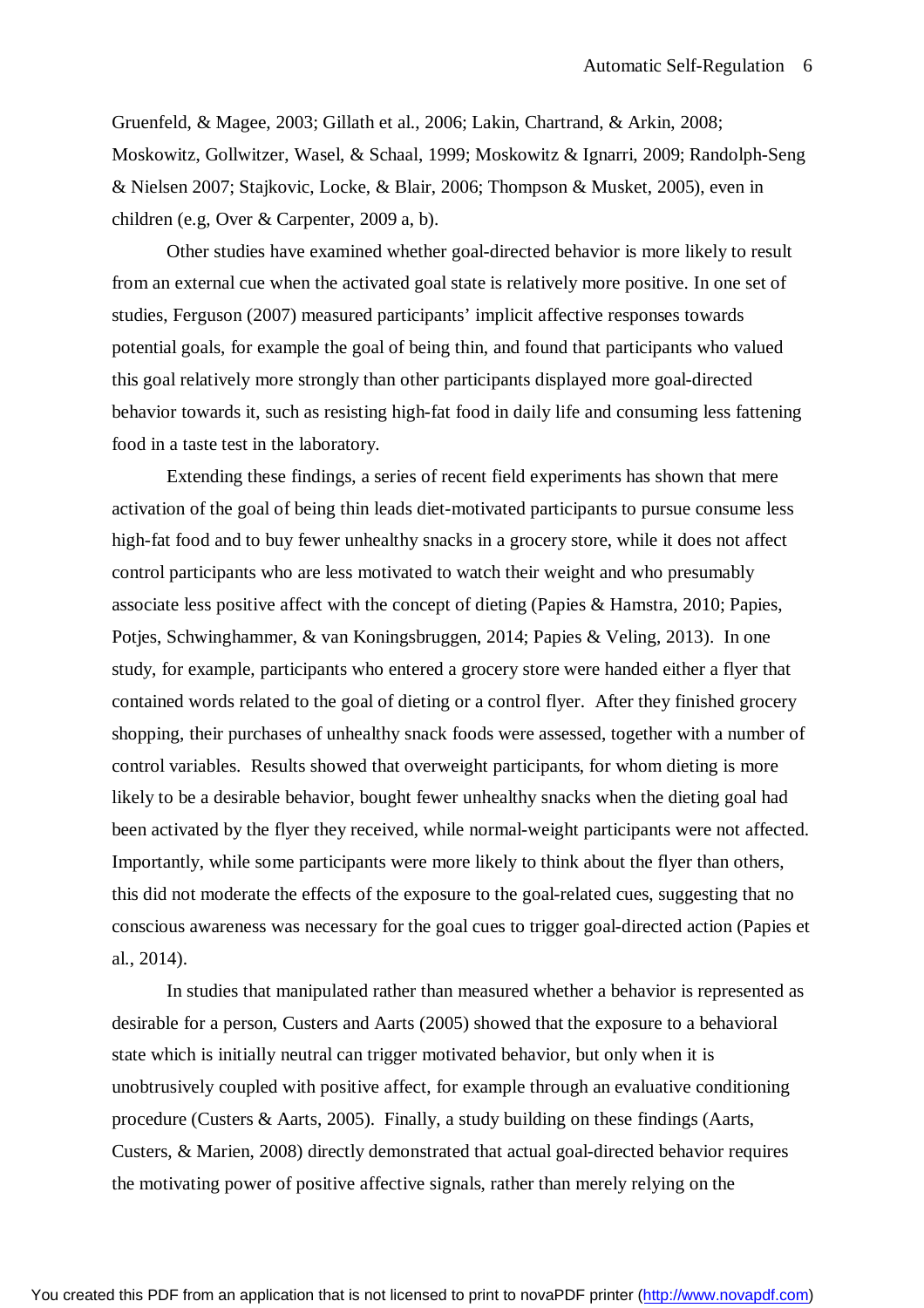ideomotor principle of triggering a behavior by means of the common code for the results of one's action and their motor programs (Hommel et al., 2001; Jeannerod, 2001). Here, words related to the concept of exertion (e.g., exert, vigor) were paired with positive words, or with neutral words. Subsequently, participants were given a handgrip and instructed to squeeze this handgrip in response to a cue they saw on the computer screen. Participants who had been exposed to the concept of exertion started squeezing the handgrip earlier than participants who had not been exposed to this concept, suggesting that the exposure to the concept of exertion prepared the associated motor program to be ready to implement motor behavior upon request. However, participants for whom the concept of exertion had also been paired with positive affect also displayed motivated behavior in terms of increased effort: they exerted more force than the other participants when squeezing the handgrip. This additional effect of positive affective signals shows that outside participants' awareness, positive affect served to motivate participants, so that they put additional effort into their behavior, going beyond the mere activation of a neutral end state (see also Takarada & Nazaki, 2014, for a replication).

In sum, the broad array of studies on external cues affecting motivated behavior shows that to the degree to which a goal is desirable, and thus associated with positive affect, external goal-related cues not only activate the mental representations of outcomes, but trigger actual motivation. Thus, when a behavioral state is represented as actually being desired, activating it by means of external cues triggers the motivation to pursue it as a goal.

### **The role of habits in selecting goal-directed behavior**

In addition to being represented as outcomes or behaviors which are associated with positive affect, goals are embedded in knowledge structures containing goal-relevant information, which are crucial for automatic self-regulation. Indeed, when activating a goal in social-psychological studies, researchers most likely do not prime a single concept, but rather a rich conceptual structure containing, among others, behavioral, motor, affective, and interactional information (Bargh, 2006). In other words, goal representations – like other representations in human memory – are situated, based on an individual's earlier experiences (Papies & Barsalou, 2015; see also Barsalou, 2003). Thus, these knowledge structures also include situational and contextual cues indicating opportunities and means for goal pursuit (Aarts & Dijksterhuis, 2000; Austin & Vancouver, 1996; Bargh, 1990, 1997; Bargh & Gollwitzer, 1994; Cooper & Shallice, 2006; Kruglanski et al., 2002). For example, the goal of socializing can be mentally associated with contextual cues such as bars and with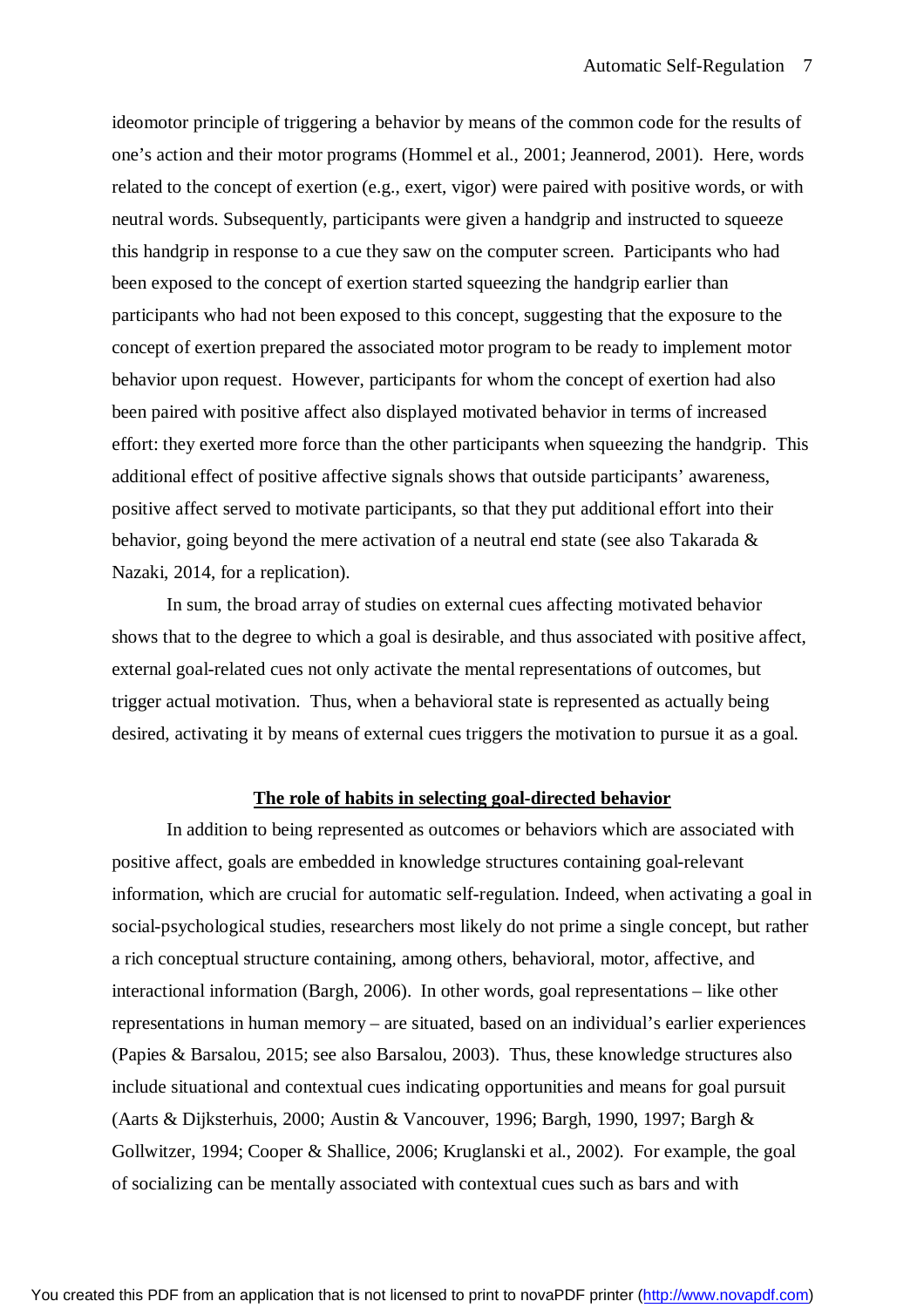behaviors like buying a round of drinks (Sheeran et al., 2005), and a delicious chocolate cake can be associated with social events like birthday parties (Papies, 2013) and the goal of hedonic enjoyment, or, conversely, the goal of following a diet and consequently, with the behaviors of approaching it or of rejecting it in favor of healthier alternatives (e.g., Bargh et al., 2001; Fishbach, Friedman, & Kruglanski, 2003; Papies & Barsalou, 2015; Papies, Stroebe, & Aarts, 2007, 2008b).

These knowledge structures containing environmental cues, goal representations, and means and procedures for goal pursuit, are crucial for automatic self-regulation as they enable people to pursue goals nonconsciously and without the need for deliberation. Repeatedly pursuing a goal in a given context via a certain course of behavior forges a strong cognitive link between the goal representation and the representation of this behavior. When the goal later becomes activated again in the same context, this can automatically lead to the activation of the habitual means for goal pursuit. Thus, automatic self-regulation heavily relies on habits, which have been defined as goal-directed behaviors that can be triggered by contextual cues (Aarts & Dijksterhuis, 2000). This way, for example, people do not have to think deliberately every day about how to get to work in the morning, but they will automatically grab the car keys or get on their bikes, based on what they have done before in a similar situation.

The important role of habits in automatic self-regulation has received empirical support in a number studies, for example in the domain of personal transport during one's daily activities (e.g., Aarts & Dijksterhuis, 2000). Here, priming participants with certain destinations in the context of going there (e.g., going to follow a lecture, going shopping) triggered the activation of certain means for personal transport (e.g., biking). However, this effect occurred only among those participants who habitually used that means of transport (i.e., bicycle) to reach their personal transport goals during their daily activities. Similarly, words denoting potential locations for running have been shown to prime the activity of running, but only among participants who habitually run as a form of exercise (Neal, Wood, Labrecque, & Lally, 2012). In the domain of the habitual drinking of alcohol among students in the UK (Sheeran et al., 2005), activating the goal of socializing increased the accessibility of the concept of drinking, but only among those student participants who were regular drinkers of alcohol in social situations. In addition, after a socializing prime, these students were more likely to choose a voucher for alcohol rather than for coffee or tea as a reward for their participation in the experiment. Finally, a large number of studies examining behaviors that are performed frequently in one's daily life and in stable contexts, such as purchasing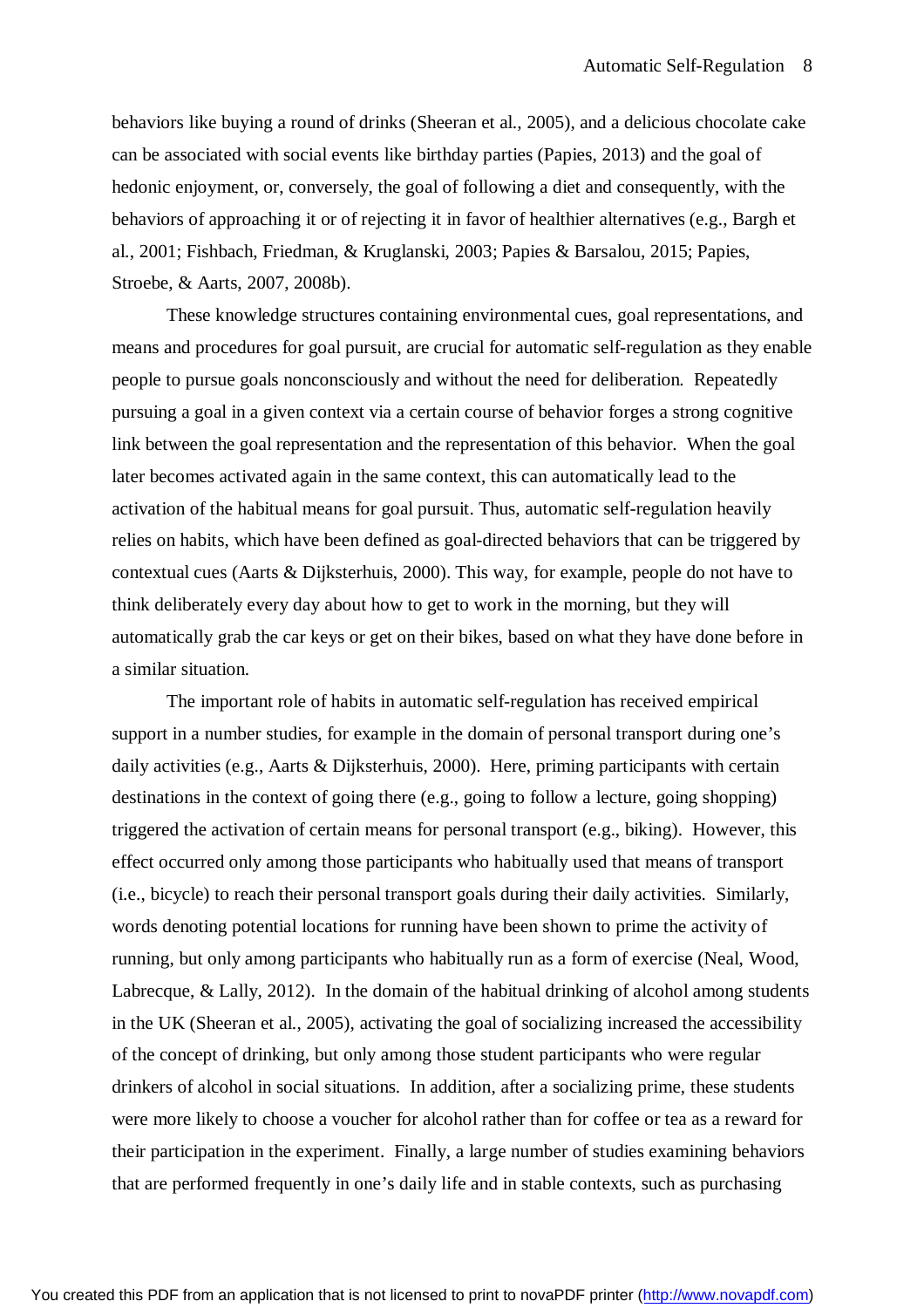food, physical exercise, or seat belt use, have shown that the performance of these behaviors is to a large degree predicted by the strength of one's habits towards them (e.g., Ouellette  $\&$ Wood, 1998; van 't Riet, Sijtsema, Dagevos, & de Bruijn, 2011; Wood, Tam, & Wit, 2005).

At the same time, conscious intentions have been found to be predictive of such behaviors as well. In other words, some part of human behavior is under conscious control – but habits can take over if they are sufficiently strong (e.g., Danner, Aarts, & de Vries, 2008; Norman, Armitage, & Quigley, 2007; Ouellette & Wood, 1998). Indeed, research on the interplay between habits and intentions has shown that intentions are predictive of behavior when habits are weak – for example because the behavior is not performed frequently or is performed in a variable context – but they do not predict behavior when habits are strong, i.e., when behavior is performed frequently in a stable context (Danner et al., 2008; Norman & Conner, 2006; Ouellette & Wood, 1998; Verplanken, Aarts, van Knippenberg, & Moonen, 1998; Wood, Tam, & Guerrero Witt, 2005). Thus, as a goal-directed behavior is executed more frequently in a stable context and increases in habit strength, conscious intentions tend to become less influential in guiding it.

One can easily imagine that habits can have beneficial effects in daily life, as was predicted early on by William James, who emphasized the important role of habits for freeing up mental capacities for processes that require conscious awareness (James, 1890). Recent work indeed points towards such benefits of habits, such that habits mediate the effects of self-control on a number of positive outcome measures like eating healthy, exercising, and studying, and are associated with high experienced automaticity of these behaviors (e.g., Galla & Duckworth, 2015). In other words, individuals with good self-control are good at achieving their behavioral goals because they can rely on good habits that make choosing goal-directed behaviors less effortful. Similarly, recent work has shown that habits can lead to beneficial outcomes (e.g., eating a healthy breakfast) even when a person's self-control resources are temporarily low (e.g., due to being in a stressful exam week), because the habitual behavior is triggered automatically (Neal, Wood, & Drolet, 2013). At the same time, strong habits can make it difficult to change one's behavior, as contextual cues will keep triggering one's habitual courses of action despite conscious intentions to do otherwise. Indeed, a meta-analysis of behavior change studies showed that behaviors that are susceptible to habit formation are much less likely to be changed by means of conscious intentions than behaviors that are less susceptible to habit formation (Webb & Sheeran, 2006). Thus, habits play an important role in nonconscious self-regulation by allowing for the instigation of goal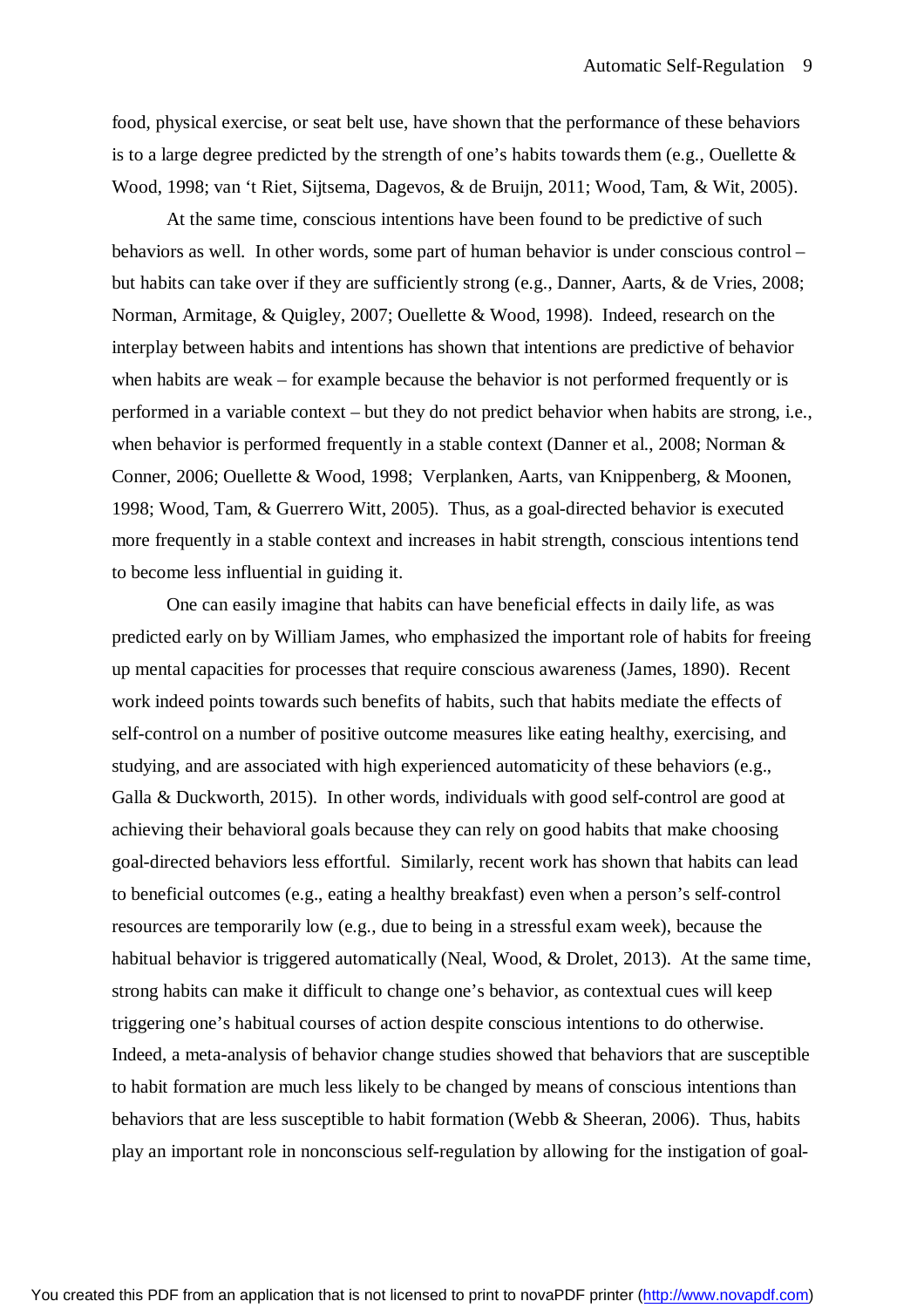directed behavior without the need for conscious deliberation, but they can also limit the effectiveness of intentions for behavior change.

## **The role of habits in executing goal-directed behavior**

Goal-directed habits are crucial also for the efficient execution of behavior, which relies on the routinization of skills. At the lowest level of analysis, habits can be regarded as stimulus-response links that are established and reinforced by rewards which follow certain responses to a stimulus. If, for example, one feels nicely refreshed after drinking a glass of water on a hot day, the sight of a glass of water may later evoke the action of grabbing it in order to drink. Eventually, when a behavior has repeatedly and successfully been executed in response to a certain stimulus and the stimulus-response association has become wellengrained in procedural memory, the perception of the stimulus may automatically trigger the execution of the associated behavior. In other words, once the habit is sufficiently strong, it can operate independently of the reward that initially served to reinforce the link between the stimulus and the response (Dickinson, Balleine, Watt, Gonzales, & Boakes, 1995). This enables the efficient performance of instrumental actions in a similar context later on, without the need for conscious awareness and intentions (see also Wood & Neal, 2007).

However, not all behaviors can be executed successfully by such single responses to certain stimuli. If a behavior is more complex, it may require skills which consist of several sequential responses, with one response triggering the next in an effortless fashion, and often in highly dynamic circumstances (Aarts & Custers, 2009; Cooper & Shallice, 2006). Researchers have suggested that habitual behavior then operates via a feedback control system, in which one's actions can be adjusted in an ongoing manner. More specifically, the sensory and perceptual result of one action forms the input for the next one, thereby allowing for constant adjustments and efficient regulation of skillful actions in changing circumstances (e.g., Fourneret & Jeannerod, 1998; Frith, Blakemore, & Wolpert, 2000; Powers, 1973). When driving one's car, for example, the required behavior is largely the same every time one takes the usual route to work. Still, slightly different actions are needed on different occasions, such as when the traffic light is red instead of green, there is a slow car in front, or a steady side wind requires adjusting one's steering wheel. Such adjustments of one's habitual behavior can be made in a nonconscious manner by monitoring the results of one's actions and using perceptual feedback to fine-tune the execution of the necessary skills and responses (Aarts & Custers, 2009; Bargh & Ferguson, 2000). Thus, once a course of action is triggered to reach a certain goal, the execution of habitual goal-directed behavior is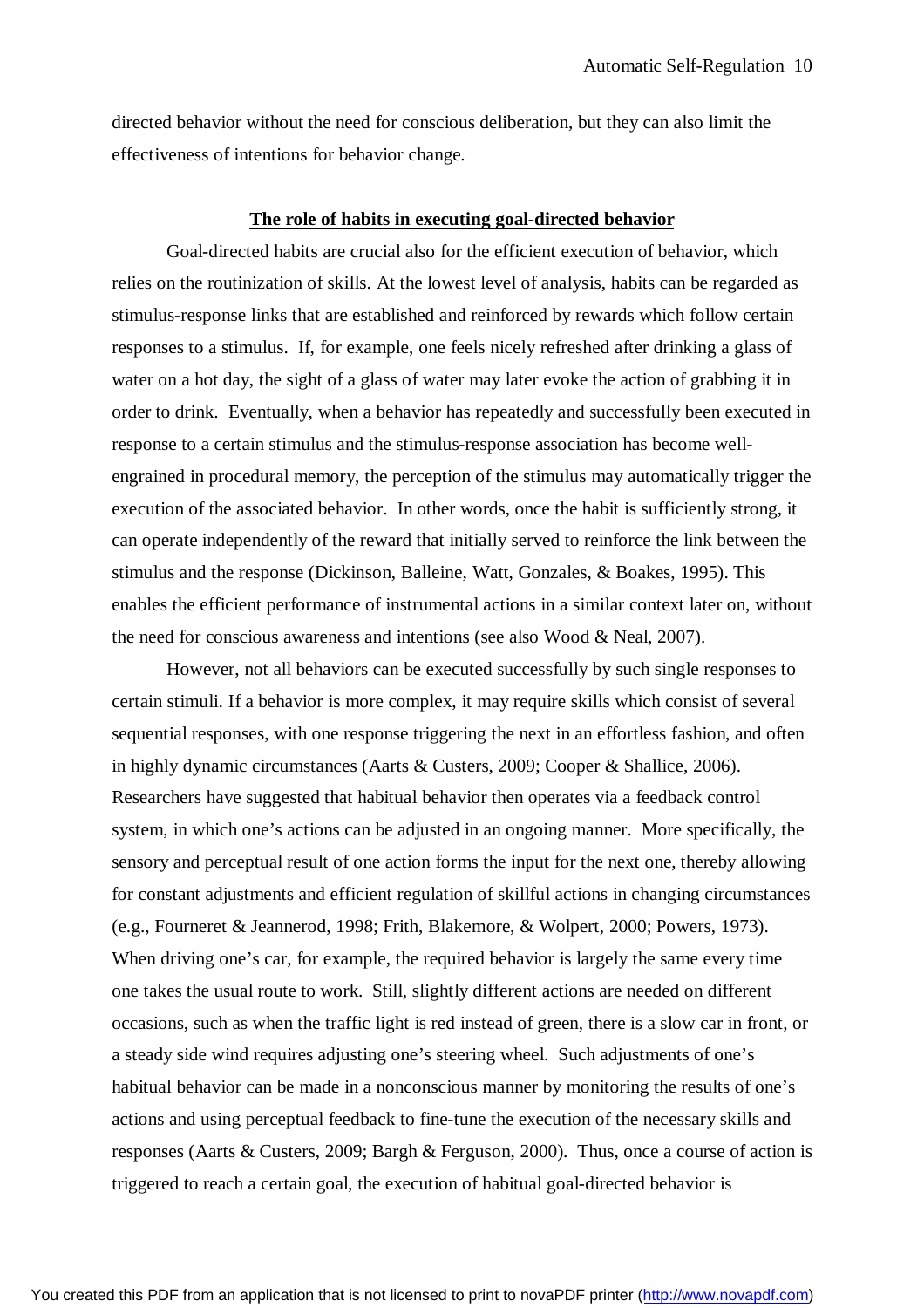monitored and adjusted by nonconscious processes of self-regulation, so that the same goals can be attained under different circumstances.

In sum, habits are crucial mechanisms for navigating complex and challenging environments that most people live in, as they allow for the efficient selection of goaldirected behaviors once a goal has been activated, and they then ensure the smooth execution of behavior to attain the goal.

## **Adaptive cognitive processes supporting automatic self-regulation**

Thus far, we have discussed how goals are represented, how they can be activated by external cues, and how their pursuit often relies on habits that have been established by previous instances of successfully pursuing the goal in a similar context. Sometimes, however, successful self-regulation cannot rely on past behavior, or the pursuit of a goal has to be postponed, shielded from distractions or from tempting alternatives, or monitored over an extended period of time. Recent research has identified how adaptive perceptual and cognitive processes support self-regulation in those circumstances without the need for conscious awareness, specifically by following the principles of executive control (Aarts & Hassin, 2005; Bargh, 2005; Dijksterhuis & Aarts, 2010; Hassin, Aarts, Eitam, Custers, & Kleiman, 2009; Miller & Cohen, 2001). We will briefly discuss these processes next.

Research on working memory processes has revealed that adaptive cognition and behavior benefit from three essential functions of the so-called "workspace of the mind": the active maintenance of relevant information, the allocation of attention to task-relevant information and inhibition of task-irrelevant information, and processes of monitoring and feedback-processing (Hassin et al., 2009; Miller & Cohen, 2001; Miyake & Shah, 1999). Such processes also seem to play a role in automatic self-regulation. Automatic selfregulation, however, also benefits from other adaptive processes in perception and evaluation, which further support the efficient pursuit of goals in dynamic circumstances. In the next section, then, we will discuss research that has shown, for example, that the activation of a goal leads to the active maintenance of this goal in mind, to perceiving one's environment in goal-congruent ways, and to the nonconscious monitoring of relevant processes in the service of goal pursuit.

Once a goal is activated, its representation in working memory is likely to be kept cognitively accessible, in order to facilitate goal pursuit once a suitable opportunity arises. In several studies it has been shown that exposure to cues that activate goals in an individual's mind causes sustained activation of that goal, even in relatively long windows (several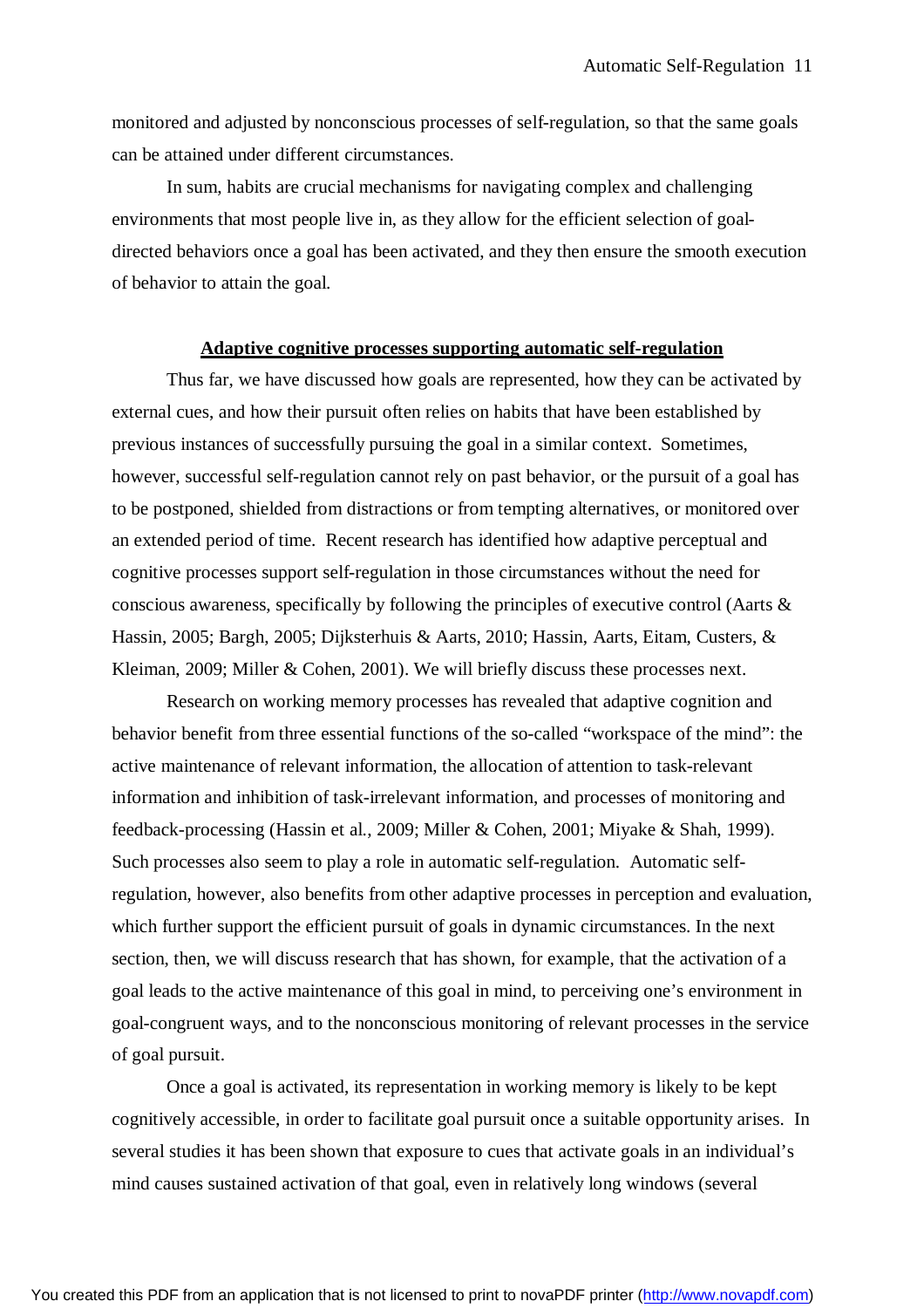minutes) between the moment of goal activation and measuring its operation (Aarts et al., 2004; Bargh et al., 2001; Fishbach, Friedman, & Kruglanski, 2003; Papies et al., 2014). Crucially, such sustained activation distinguishes the processing of goals from mere semantic knowledge, which remains active for only a short period and then quickly dissipates (Atkinson & Birch, 1970; Higgins, Bargh, & Lombardi, 1985; Srull & Wyer, 1979). One can easily see why it would be beneficial to keep the representation of a goal that has motivational, rewarding significance mentally active over an extended period of time: even when goal pursuit is not immediately possible, this allows one to monitor one's environment for new opportunities and grab them once they arise, thus increasing the chances for goal attainment.

Automatic self-regulation further benefits from processes of perception and attention in line with one's goal pursuit. Fundamental research on visual perception, for example, has shown that how we perceive our physical environment depends on our current goals and the state of our body. Thus, a hill seems steeper to us when we have less resources available for climbing it, presumably in order to make smart decisions on how to spend these resources (Proffitt, 2006; Schnall, Zadra, & Proffitt, 2010). Goal-instrumental objects are perceived as larger in size when the relevant goal has been activated, presumably in order to increase the likelihood of acting on them (van Koningsbruggen, Stroebe, & Aarts, 2011; de Ridder, Kroese, Adriaanse, & Evers, 2015; Veltkamp, Aarts, & Custers, 2008). Similarly, active goals can make ambiguous stimuli seem more goal-congruent, such that, for example, a halfsmile is perceived as friendlier and other people are perceived as physically closer when one is motivated to experience social connectedness (Bélanger, Kruglanski, Chen, & Orehek, 2014; Pitts, Wilson, & Hugenberg, 2014; see also Balcetis & Dunning, 2006). In addition, goal-relevant stimuli attract increased visual attention, for example as dieters look longer at highly desirable food words than at other stimuli (Papies, Stroebe, & Aarts, 2008a; see also Moskowitz, 2002; Raymond & O'Brien, 2009). Without the involvement of conscious awareness, such effects on perceptual and attentional processes support automatic selfregulation by making it more likely that an individual will effectively detect and use goalrelevant means and opportunities in the environment.

Similar effects on the automatic evaluation of goal-relevant stimuli further support automatic self-regulation. When pursuing a goal (e.g., quenching one's thirst), even when this happens nonconsciously, objects that might facilitate this pursuit (e.g., water) are evaluated more positively compared to when one is not pursuing that goal and compared to less relevant objects (e.g., coffee; Ferguson, 2008; Ferguson & Bargh, 2004). Conversely,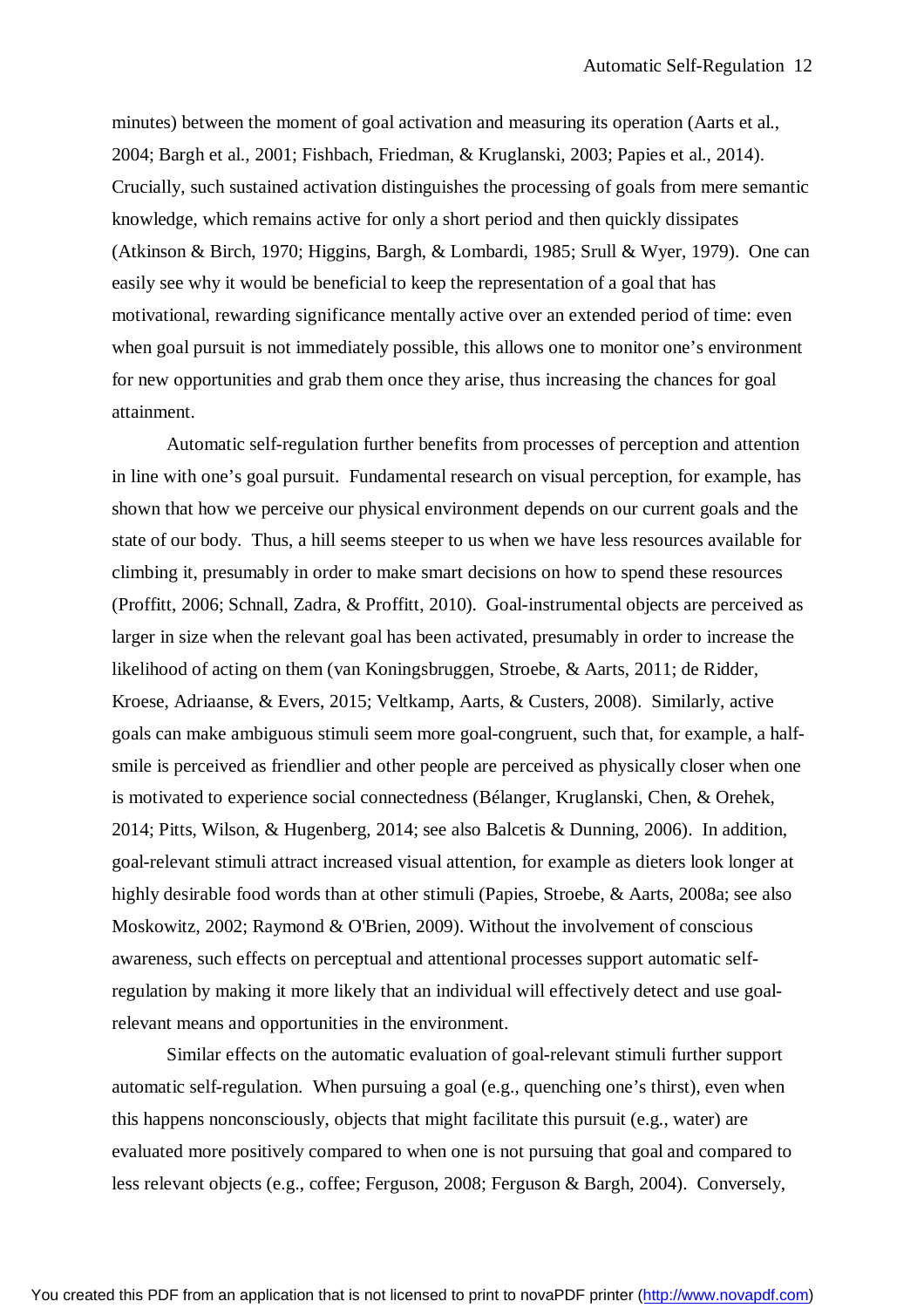stimuli that might interfere with one's goals are processed less positively. In the domain of interpersonal relations, for example, individuals who are committed to an ongoing romantic relationship derogate the attractiveness of potential alternative partners, pay less attention to them, and also implicitly represent these potential mates as less attractive, thereby protecting their current commitment (Karremans, Dotsch, & Corneille, 2011; Maner, Gailliot, & Miller, 2009; Meyer, Berkman, Karremans, & Lieberman, 2011; Miller, 1997; Ritter, Karremans, & van Schie, 2010). However, while these processes may occur nonconsciously, they nonetheless require cognitive resources, as they only occur when enough resources are available or when individuals are high in executive control (Meyer et al., 2011; Pronk, Karremans, & Wigboldus, 2011; Ritter et al., 2010; see also Bélanger et al., 2011).

Effective goal pursuit also benefits from inhibition mechanisms that shield one's focal goal from distractions, such as attractive opportunities for pursuing alternative goals. Shah and colleagues (Shah, Friedman, & Kruglanski, 2002), for example, showed that exposing participants to cues that activate a personal goal (e.g., studying) led to the inhibition of an alternative goal that could not be pursued at the same time (e.g., socializing; see for similar findings: Fishbach et al., 2003; Papies et al., 2008b). Similarly, once a goal has been attained, goal-related information is no longer relevant, and is inhibited in order to prevent interference with other processes (see Förster et al., 2007). Finally, in support of nonconscious monitoring processes during goal pursuit, it has been shown that participants who are chronically working on a certain goal (e.g., the goal of looking neat) spontaneously activate actions to reach this goal (e.g., ironing) when it appears necessary, i.e., when they are confronted with a situation that is discrepant with that goal (e.g., wearing a wrinkled shirt; Custers & Aarts, 2007a; see also Fourneret & Jeannerod, 1998; Hassin, Bargh et al., 2009).

In sum, a variety of cognitive processes, ranging from perception, attention and inhibition to evaluation and feedback processing, support automatic self-regulation in dynamic circumstances, even when people are not consciously aware of the goals they are currently pursuing. This suggests that the mere activation of a goal instigates executive control processes, presumably because they are recruited for the maintenance and possible pursuit of the goal (Hassin, Aarts, et al., 2009; Marien, Custers, Hassin, & Aarts, 2012; Masicampo & Baumeister, 2011; Megías et al., 2015; Soto, Mäntylä, & Silvanto, 2011; Shah & Kruglanski, 2002). Importantly, however, these processes are not "free" and without any effort, as they do require mental resources. Accordingly, while contemporary social cognition research often assumes that nonconscious processes are efficient and do not claim mental resources, the findings of studies cited here suggest that engaging in automatic self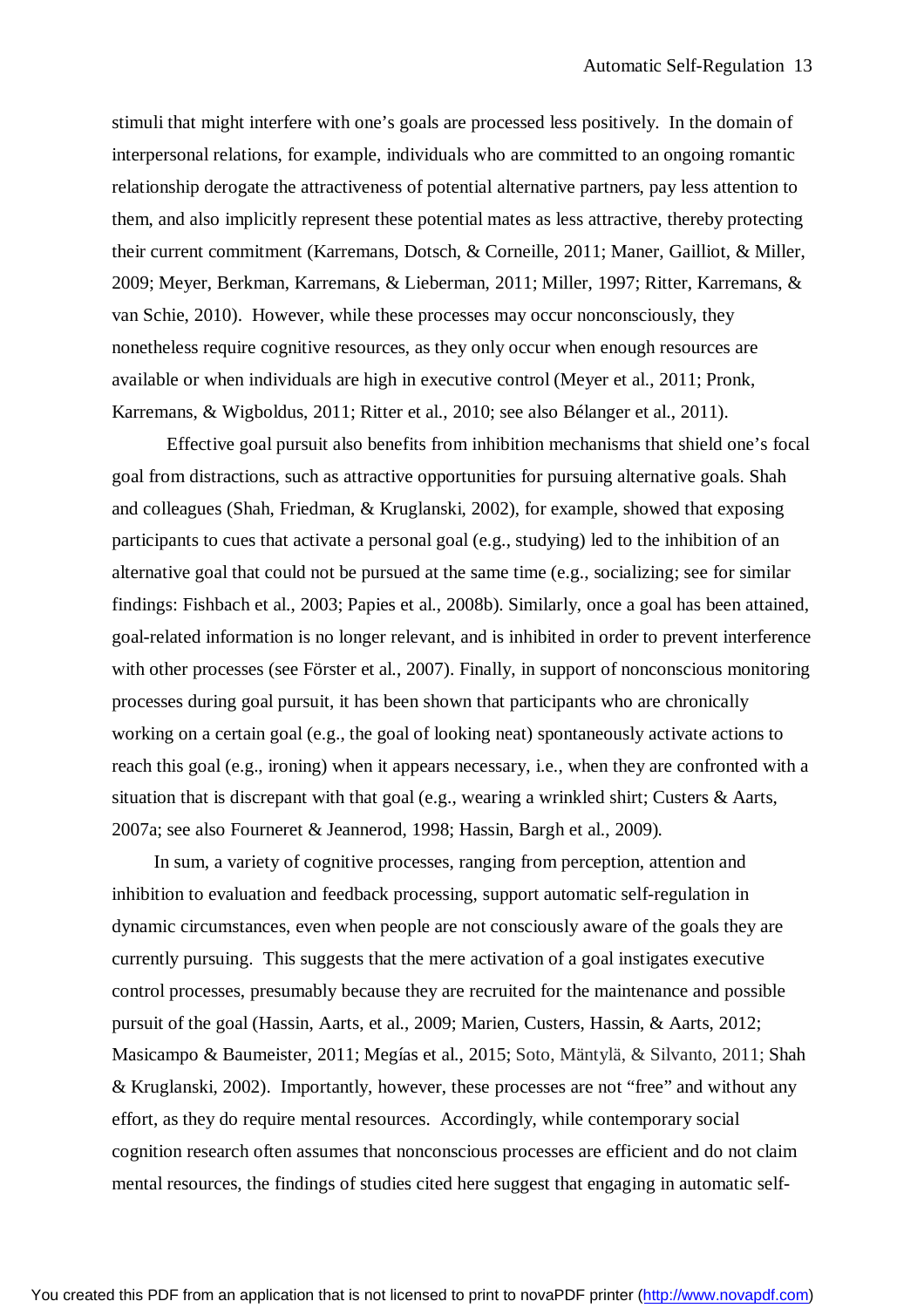regulation does have costs. Specifically, the execution of the processes described above renders them less available for other tasks (e.g., Marien et al., 2012), and is compromised by potential lack of resources (e.g, Meyer et al., 2011, Ritter et al., 2010). These mechanisms supporting automatic self-regulation thus represents a class of mental processes in which awareness and mobilization of effort can divert and do not neccesarily go hand in hand (Aarts, 2007; Badagaiyan, 2000; Hassin, Aarts, Eitam, Custers, & Kleiman, 2009; Lau, Rogers, Haggard, & Passingham, 2004). This concurs with recent views suggesting that consciousness and attention are distinct faculties (Dijksterhuis & Aarts, 2010; Koch & Tsuchiya, 2007; Lamme, 2003). Importantly, although it seems likely that nonconscious and conscious processes involved in self-regulation both operate on a platform that uses mental resources, it is currently unknown how much this platform shows overlap between unconscious and conscious self-regulatory processes, and whether the amount of resources to work on this platform differs between the two types of regulation. These are key questions for future research to advance the understanding and examination of the human capacity to regulate and pursue goals in daily life.

### **The sense of agency in automatic self-regulation**

Up to now we have discussed how people can regulate their goal pursuit outside of conscious awareness. However, the idea that goal pursuits materialize unconsciously is not without problems and may even sound counter-intuitive. After all, the actions people conduct and the outcomes that these actions produce are often accompanied by conscious experiences of self-agency. This experience of self-agency – i.e., the feeling that one causes one's own actions and their outcomes – has an intimate relationship with self-awareness and constitutes an important building block for our concept of free choice and the belief that one's behavior is governed by "consciousness" or some other type of inner agent, such as "the will" or "the self". How, then, can we reconcile the findings that much of human behavior unfolds and is regulated outside of conscious awareness with the fact that people have those pervasive agency experiences?

One way to address this issue is by arguing that nonconscious goals do not reach selfagency experiences, and hence, self-agency only emerges from intentional action: people consciously intend to produce a specific action or outcome, and when the perception of the action or outcome corresponds with this intention, they feel self-agency (e.g., Bandura, 1986; Carver & Scheier, 1998; Deci & Ryan, 1985). In this view, experiences of self-agency would be the obvious result of consciously forming and pursuing one's goals. Although the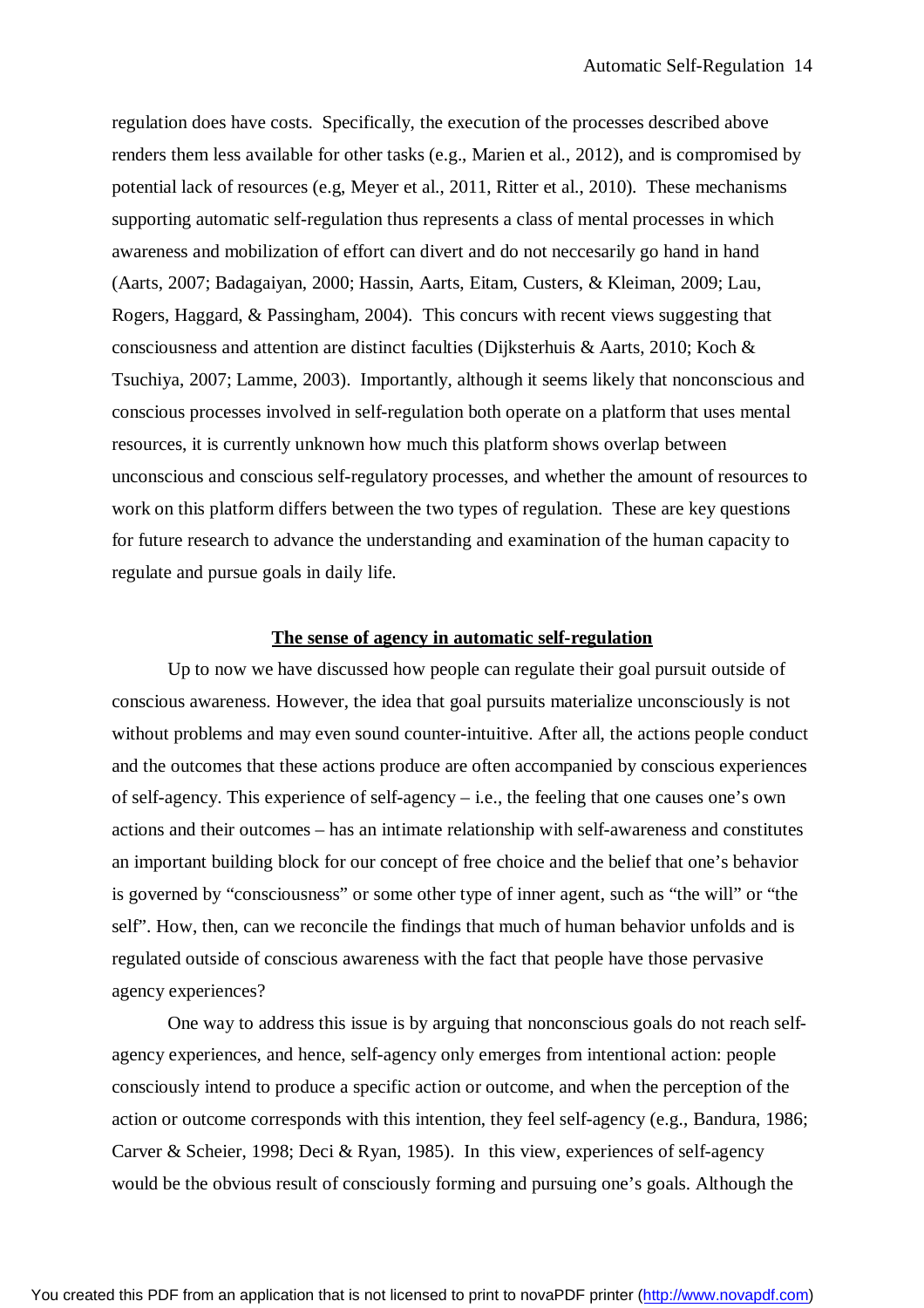establishment of self-agency resulting from intentional action requires specific mechanisms which have been elucidated only recently, research adopting this perspective has shown that the processing of self-agency draws on a variety of authorship indicators (Wegner & Sparrow, 2004), such as direct bodily feedback (e.g., Gandevia & Burke, 1992; Georgieff & Jeannerod, 1998), direct bodily feedforward signals known as efference copies (e.g., Blakemore & Frith, 2003; Blakemore, Wolpert, & Frith, 2002), and other indirect feedback derived from the external world (e.g., Daprati et al., 1997). In essence, these signals all provide a person with information about the intended outcome of their actions.

However, while dismissing the possibility that self-agency does not involve and ensue from nonconscious goal-directed processes may be one strategy to solve the fundamental issue of how we establish a sense of personal authorship, recent research offers a somewhat different perspective. This research argues that our conscious experience of self-agency is an inference that occurs fluently and perfunctorily after action performance (Prinz, 2003; Wegner, 2002). This inferential character of experiences of self-agency has become apparent in a large number of recent studies (Aarts, Custers, & Wegner, 2005; Aarts, Oikawa, & Oikawa, 2010; Belayachi & van der Linden, 2010; Custers, Aarts, Oikawa, & Elliot, 2009; Dannenberg, Förster, & Jostmann, 2012; Desantis, Roussel, & Waszak, 2011; Dijksterhuis, Preston, Wegner, & Aarts, 2008; Jones, de-Wit, Fernyhough, & Meins, 2008; Moore, Wegner, & Haggard, 2009; Ruys & Aarts, 2012; Sato & Yasuda, 2005; Van der Weiden, Aarts, & Ruys, 2013; Wegner & Wheatley, 1999), which demonstrate that agency experiences are the result of a match between the outcome of an action and knowledge about the outcome that was active just prior to its occurrence.

In one study showing this effect (Aarts, Custers et al., 2005), participants and the computer each moved a single gray square in opposite directions on a rectangular path consisting of 8 white tiles. Participants could press a key to stop the rapid movement of the squares, which would turn one of the eight tiles black. From a participant's perspective, this black tile could represent the location of either her square or the computer's square at the time she pressed the stop key. Thus, the participant or computer could have caused the square to stop on the final position (outcome), rendering the exclusivity of causes of outcomes ambiguous (Wegner & Wheatley, 1999). In fact, however, the computer always determined the stops, so actual control was absent. In this task, participants either consciously set the intention to stop on a specific position, or they were subliminally primed with that position just before they saw the presented stop on the corresponding location. To measure experiences of self-agency, participants then rated the extent to which they felt to have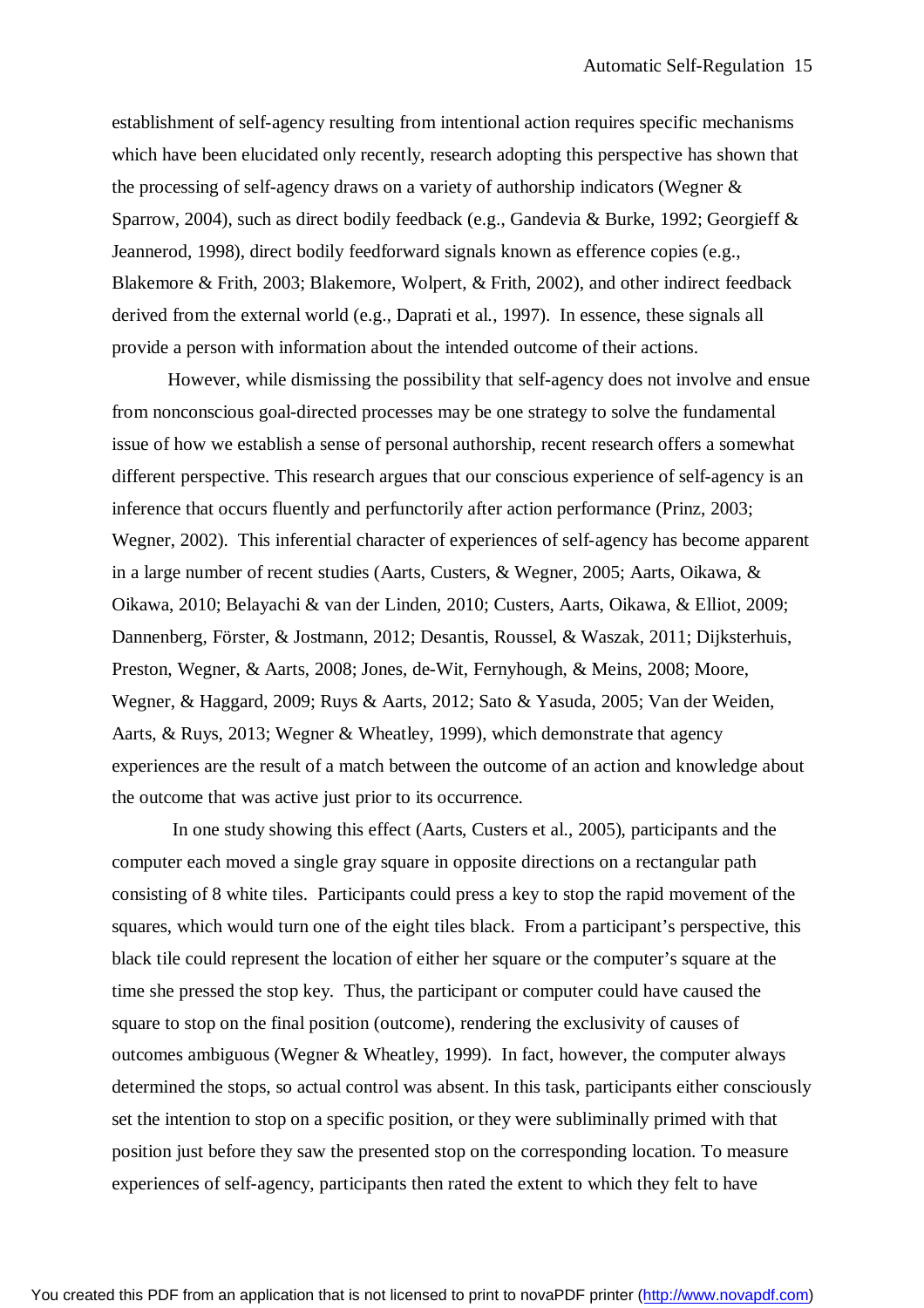caused the square to stop. Results showed that both intention and priming lead to an increased sense of self-agency, suggesting that on-line self-agency experiences were primarily based on a match between pre-activated and actual outcomes, irrespective of whether the source of this activation was a conscious intention or an unconscious prime. This, together with other findings, indicates that agency experiences not only arise from conscious goals, but accompany the unconscious activation of goal representations as well. This, in turn, can lead people to believe that the outcomes of their behaviors were consciously intended, whereas in fact, they were influenced by cues in the environment without being aware of it.

It is important to emphasize that considering oneself as the cause of one's own actions and the resulting outcomes is not necessarily illusory, as desired outcome representations (i.e., goals) that are activated outside awareness are also more likely to guide the actions that produce that outcome than when these representations are not activated (Aarts et al., 2004; Bargh et al., 2001; Custers & Aarts, 2007b). If, for instance, you want another person to like you, this changes your behavior toward that person in the service of the given goal, even though you may not be aware of the goal and the effects it has by pursuing it. Hence, selfagency and nonconscious goal pursuit may go hand in hand as nonconscious activation of goals promotes both goal attainment as well as agency experiences. As a result, agency experiences in such situations may not be deceptive, but rather an accurate assessment of the source that produced the outcome. Thus, whereas the experience of self-agency can be a guess, sometimes this guess is right. In that case, experiences of self-agency may serve humans well because they can help to identify the results of one's actions in social situations when one lacks conscious knowledge of producing them. More importantly, the experience of agency, deriving from either conscious intentions or nonconscious goals, is a crucial source for people's general belief that they can and do have an influence on their own behavior, which has been shown to be associated with increased health and well-being (e.g, Taylor & Brown, 1988).

In addition, the belief of having control over one's behavior and its outcomes can also motivate people to look ahead and to consciously plan their actions. As discussed above, this can be beneficial for self-regulation in many circumstances, for example when a situation demands a completely new course of action, when previous goal-directed actions were obstructed, or when long-term efforts are required. Action planning can then facilitate goal achievement by creating new action representations which include sensori-motor information regarding one's future behavior, as well as information regarding situational cues which can serve to initiate and guide behavior without much conscious thought (e.g., Gollwitzer &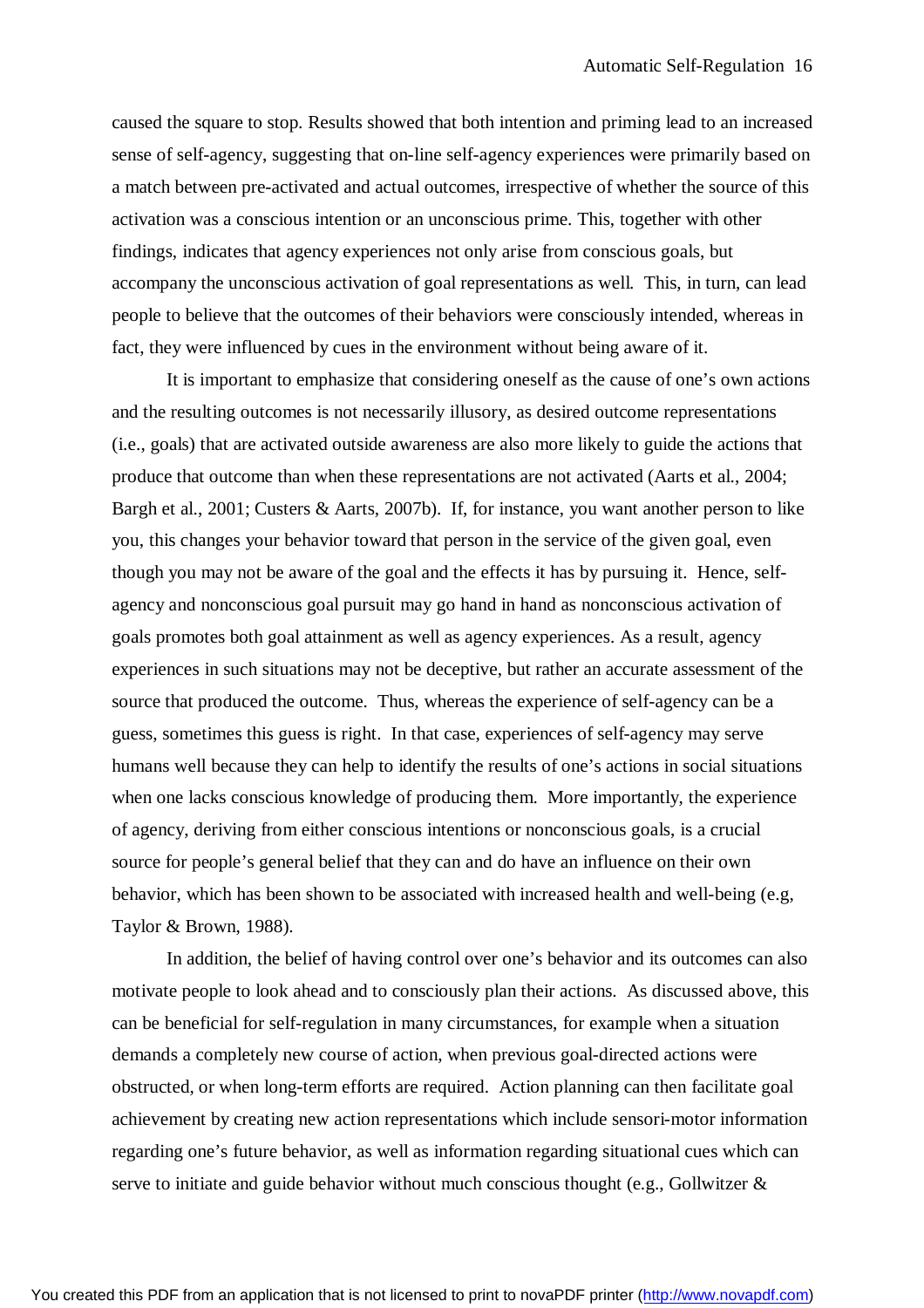Sheeran, 2006; Papies et al., 2009). Indeed, without repeatedly experiencing a sense of control over important outcomes, people may be much less likely to see the point of reverting to such an effortful means of directing their behavior, which can clearly help successful goal pursuit. Future research may increase our understanding of how conscious planning can interact with automatic self-regulation, and provide demonstrations of how such knowledge can be applied to enhancing self-regulation in important domains such as health behavior (see also Papies et al., 2015).

### **Summary and Conclusions**

In the present chapter, we have examined automatic self-regulation by analyzing the cognitive processes that allow people to pursue their goals in daily life without relying on conscious awareness. We have seen that goals can be conceptualized as mental representations of outcomes or behaviors that are associated with positive affect, and which can be activated by external cues. Goals are embedded in rich knowledge structures that include contexts for pursuing the goals, as well as effective means and procedures for goal pursuit, all based on an individual's earlier experiences. To the degree that they have been automatized as habits by frequent past performance, goal-directed actions can be triggered once a goal is activated, and they support effective goal pursuit independent of conscious intentions. We have further seen how automatic processes of attention, perception, evaluation, and executive control support automatic self-regulation by ensuring privileged processing of goal-relevant information and making sure that people recognize opportunities to pursue their current goals. Finally, we have examined the occurrence of experiences of self-agency with regard to behaviors that are produced by automatic processes of selfregulation. Specifically, although people often experience agency concerning their own behavior, these experiences might emerge from performing and observing actions and the results they produce, rather than reflecting the actual cause of the mechanisms driving goaldirected actions.

Together, the processes of automatic self-regulation that we have discussed in this chapter elucidate how people can function so effectively in their dynamic living environments: the pursuit of many daily-life goals, such as socializing, travelling to work, or eating healthy, or can be "outsourced" to processes that do not require conscious awareness. This way, humans can focus on less ordinary endeavors, such as finding a romantic partner, writing an article, or cooking a Thanksgiving dinner. While the processes that support this automatic self-regulation often let people perceive the world in a somewhat inaccurate and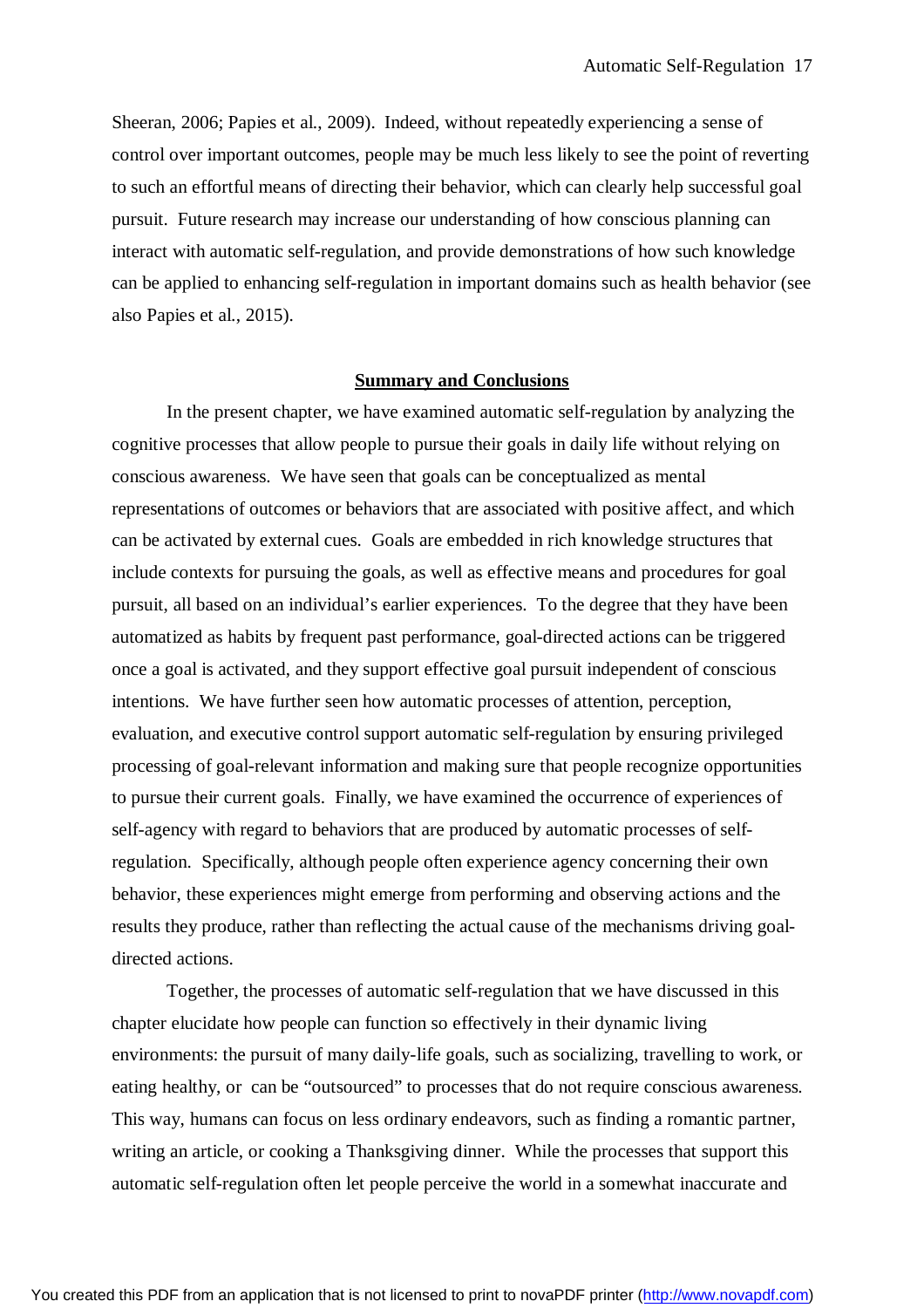biased way, they are functional, for example in that they increase the likelihood of their detecting and acting on good opportunities. A potential downside of automatic selfregulation may be that habits make us conservative: once a habit has developed, changing it by means of conscious intentions becomes increasingly difficult, even if the habitual behavior has become undesirable. When sufficient resources are available, however, conscious processes can intervene to change behavior, so that ultimately self-regulation can be automatized again in new, desirable ways.

#### **References**

- Aarts, H. (2007). On the emergence of human goal pursuit: The nonconscious regulation and motivation of goals. *Social and Personality Psychology Compass, 1*, 183-201.
- Aarts, H., & Custers, R. (2009). Habit, action, and consciousness. In W. P. Banks (Ed.), *Encyclopedia of Consciousness* (Vol. 1, pp. 315-328). Oxford: Elsevier.
- Aarts, H., Custers, R., & Marien, H. (2008). Preparing and motivating behavior outside of awareness. *Science, 319*, 1639.
- Aarts, H., Custers, R., & Marien, H. (2009). Priming and authorship ascription: When nonconscious goals turn into conscious experiences of self-agency. *Journal of Personality and Social Psychology, 96*, 967-979.
- Aarts, H., Custers, R., & Wegner, D. M. (2005). On the inference of personal authorship: Enhancing experienced agency by priming effect information. *Consciousness and Cognition, 14*, 439-458.
- Aarts, H., & Dijksterhuis, A. (2000). Habits as knowledge structures: Automaticity in goal-directed behavior. *Journal of Personality and Social Psychology, 78*, 53-63.
- Aarts, H., Gollwitzer, P. M., & Hassin, R. R. (2004). Goal contagion: Perceiving is for pursuing. *Journal of Personality and Social Psychology, 87*, 23-37.
- Aarts, H., & Hassin, R. R. (2005). Automatic goal inference and contagion: On pursuing goals one perceives in other people's behavior. In J. P. Forgas, K. D. Williams & S. M. Laham (Eds.), *Social Motivation: Conscious and Unconscious Processes* (pp. 153-167). New York: Cambridge University Press.
- Aarts, H., Oikawa, M., & Oikawa, H. (2010). Cultural and universal routes to authorship ascription: Effects of outcome priming on experienced self-agency in the Netherlands and Japan. *Journal of Cross-Cultural Psychology*.
- Atkinson, J. W., & Birch, D. (1970). *The dynamics of action*. New York: Wiley.
- Austin, J. T., & Vancouver, J. B. (1996). Goal constructs in psychology: Structure, process, and content. *Psychological Bulletin, 120*, 338-375.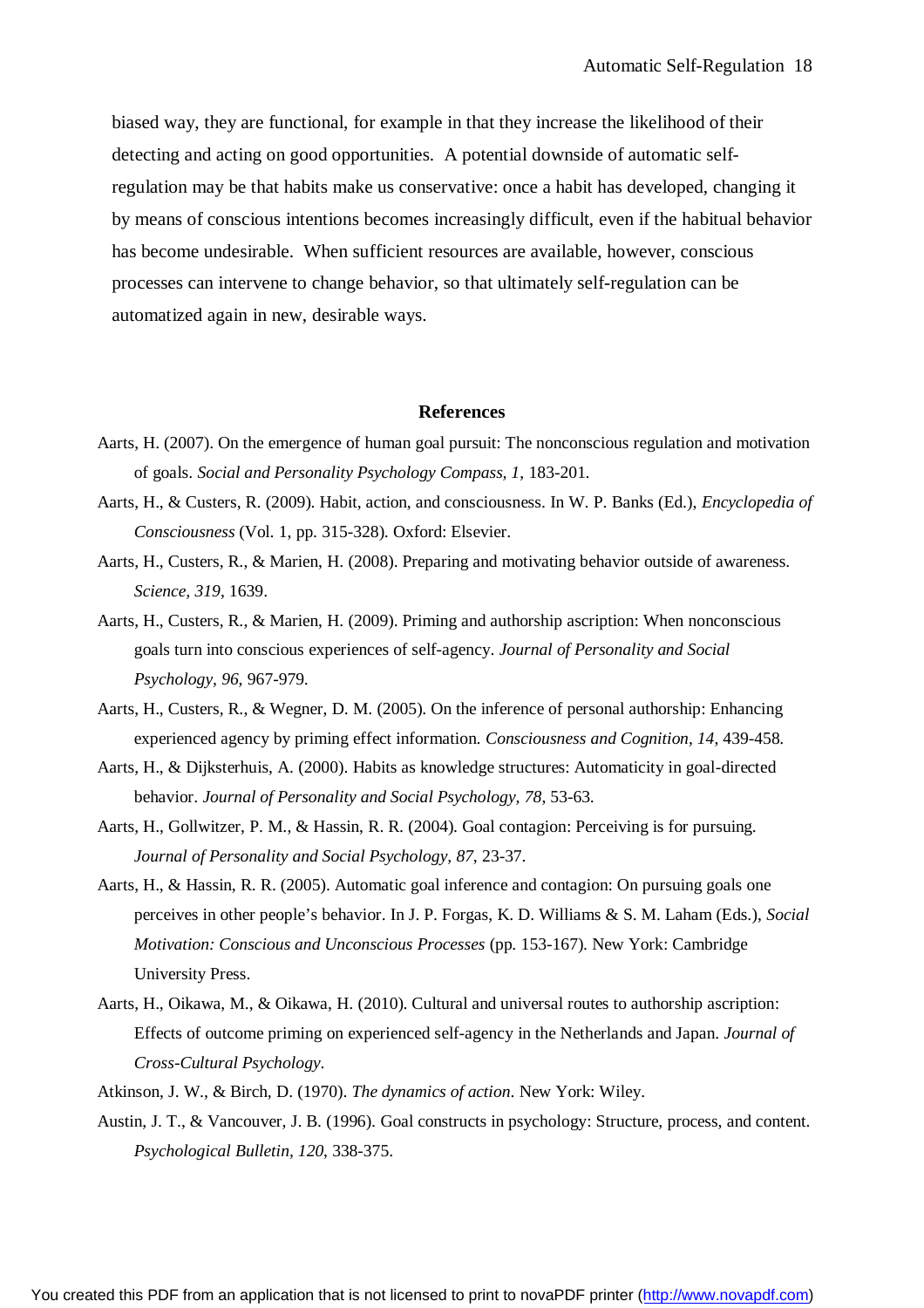- Badagaiyan, R. D. (2000). Executive control, willed actions, and nonconscious processing. *Human Brain Mapping, 9*, 38-41.
- Balcetis, E., & Dunning, D. (2006). See what you want to see: Motivational influences on visual perception. *Journal of Personality and Social Psychology*, *91*(4), 612–625.
- Bargh, J. A. (1990). Auto-motives: Preconscious determinants of social interaction. In E. T. Higgins & R. M. Sorrentino (Eds.), *Handbook of motivation and cognition: Foundations of social behavior* (Vol. 2, pp. 93-130). New York, NY: Guilford Press.
- Bargh, J. A. (1996). Automaticity in social psychology. In E. T. Higgins & A. W. Kruglanski (Eds.), *(1996). Social psychology: Handbook of basic principles* (pp. 169-183). New York, NY: Guilford Press.
- Bargh, J. A. (1997). The automaticity of everyday life. In R. S. J. Wyer (Ed.), *Advances in social cognition* (Vol. 10, pp. 1-61). Mahwah, NJ: Lawrence Erlbaum Associates.
- Bargh, J. A. (2005). Bypassing the will: Towards demystifying the nonconscious control of social behavior. In R. R. Hassin, J. Uleman & J. A. Bargh (Eds.), *The new unconscious* (pp. 37-58). New York: Oxford.
- Bargh, J. A. (2006). What have we been priming all these years? On the development, mechanisms, and ecology of nonconscious social behavior. *European Journal of Social Psychology, 36*, 147-168.
- Bargh, J. A., & Ferguson, M. J. (2000). Beyond Behaviorism: On the Automaticity of Higher Mental Processes. *Psychological Bulletin, 126*, 925-945.
- Bargh, J. A., & Gollwitzer, P. M. (1994). Environmental control of goal-directed action: automatic and strategic contingencies between situations and behavior. In W. D. Spaulding (Ed.), *Integrative views of motivation, cognition, and emotion. Nebraska Symposium on Motivation* (Vol. 41, pp. 71- 124). Lincoln, NE: University of Nebraska Press.
- Bargh, J. A., Gollwitzer, P. M., Lee Chai, A., Barndollar, K., & Troetschel, R. (2001). The automated will: Nonconscious activation and pursuit of behavioral goals. *Journal of Personality and Social Psychology, 81*, 1014-1027.
- Bargh, J. A., & Morsella, E. (2008). The Unconscious Mind. *Perspectives on Psychological Science, 3*, 73-79.
- Barsalou, L. W. (2003). Situated simulation in the human conceptual system. *Language and Cognitive Processes*, *18*(5-6), 513–562.
- Baumeister, R. F. (1998). The Self. In D. T. Gilbert, S. T. Fiske & G. Lindzey (Eds.), *The Handbook of Social Psychology* (4th ed., Vol. 1, pp. 680-740). New York: McGraw-Hill.
- Baumeister, R. F., Masicampo, E. J., & Vohs, K. D. (2011). Do Conscious Thoughts Cause Behavior? *Annual Review of Psychology*, *62*(1), 331–361.
- Baumeister, R. F., Schmeichel, B. J., & Vohs, K. D. (2007). Self-regulation and the executive function. In A. W. Kruglanski & E. T. Higgins (Eds.), *Social Psychology: Handbook of Basic Principles* (2nd ed., pp. 516-539). New York: Guilford.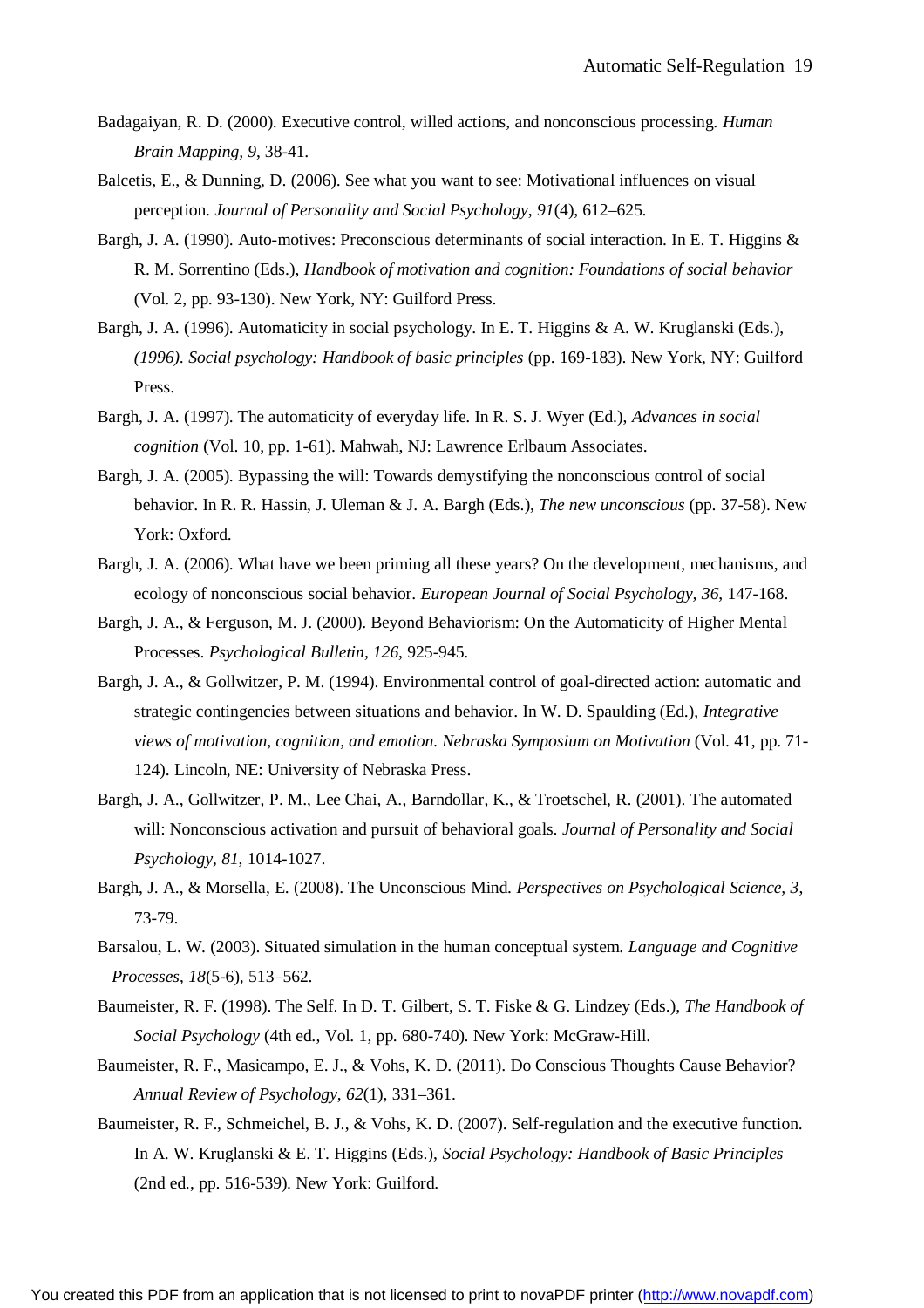- Bélanger, J. J., Kruglanski, A. W., Chen, X., & Orehek, E. (2014). Bending perception to desire: Effects of task demands, motivation, and cognitive resources. *Motivation and Emotion*, *38*(6), 802–814.
- Belayachi, S., & Van der Linden, M. (2010). Feeling of doing in obsessive–compulsive checking. *Consciousness and Cognition*, *19*(2), 534–546.
- Berridge, K. C. (2007). The debate over dopamine's role in reward: the case for incentive salience. *Psychopharmacology, 191*, 391-431.
- Blakemore, S.-J., & Frith, C. D. (2003). Self-awareness and action. *Current Opinion in Neurobiology, 13*, 219-224.
- Blakemore, S.-J., Wolpert, D. M., & Frith, C. D. (2002). Abnormalities in the awareness of action. *Trends in Cognitive Sciences, 6*, 237-242.
- Carver, C. S., & Scheier, M. F. (1981). *Attention and self-regulation: A control theory approach to human behavior*. New York: Springer-Verlag.
- Chen, M., & Bargh, J. A. (1999). Consequences of automatic evaluation: Immediate behavioral predispositions to approach or avoid the stimulus. *Personality and Social Psychology Bulletin, 25*, 215-224.
- Cooper, R. P., & Shallice, T. (2006). Hierarchical schemas and goals in the control of sequential behavior. *Psychological Review, 113*, 887-916.
- Custers, R., & Aarts, H. (2005). Positive affect as implicit motivator: On the nonconscious operation of behavioral goals. *Journal of Personality and Social Psychology, 89*, 129-142.
- Custers, R., & Aarts, H. (2007a). Goal-discrepant situations prime goal-directed actions if goals are temporarily or chronically accessible. *Personality and Social Psychology Bulletin, 33*, 623-633.
- Custers, R., & Aarts, H. (2007b). In search of the nonconscious sources of goal pursuit: Accessibility and positive affective valence of the goal state. *Journal of Experimental Social Psychology, 43*, 312-318.
- Custers, R., Aarts, H., Oikawa, M., & Elliot, A. (2009). The nonconscious road to perceptions of performance: Achievement priming augments outcome expectancies and experienced self-agency. *Journal of Experimental Social Psychology*, *45,* 1200-1208.
- Custers, R., Maas, M., Wildenbeest, M., & Aarts, H. (2008). Nonconscious goal pursuit and the surmounting of physical and social obstacles. *European Journal of Social Psychology, 38*, 1013- 1022.
- Damasio, A. R. (1994). *Descartes' Error: Emotion, Reason, and the Human Brain*. New York: Putnam.
- Dannenberg, L., Förster, J., & Jostmann, N. B. (2012). "If only…": When counterfactual thoughts can reduce illusions of personal authorship. *Consciousness and Cognition*, *21*(1), 456–463.
- Danner, U. N., Aarts, H., & de Vries, N. K. (2008). Habit vs. intention in the prediction of future behaviour: The role of frequency, context stability and mental accessibility of past behaviour. *British Journal of Social Psychology, 47*, 245-265.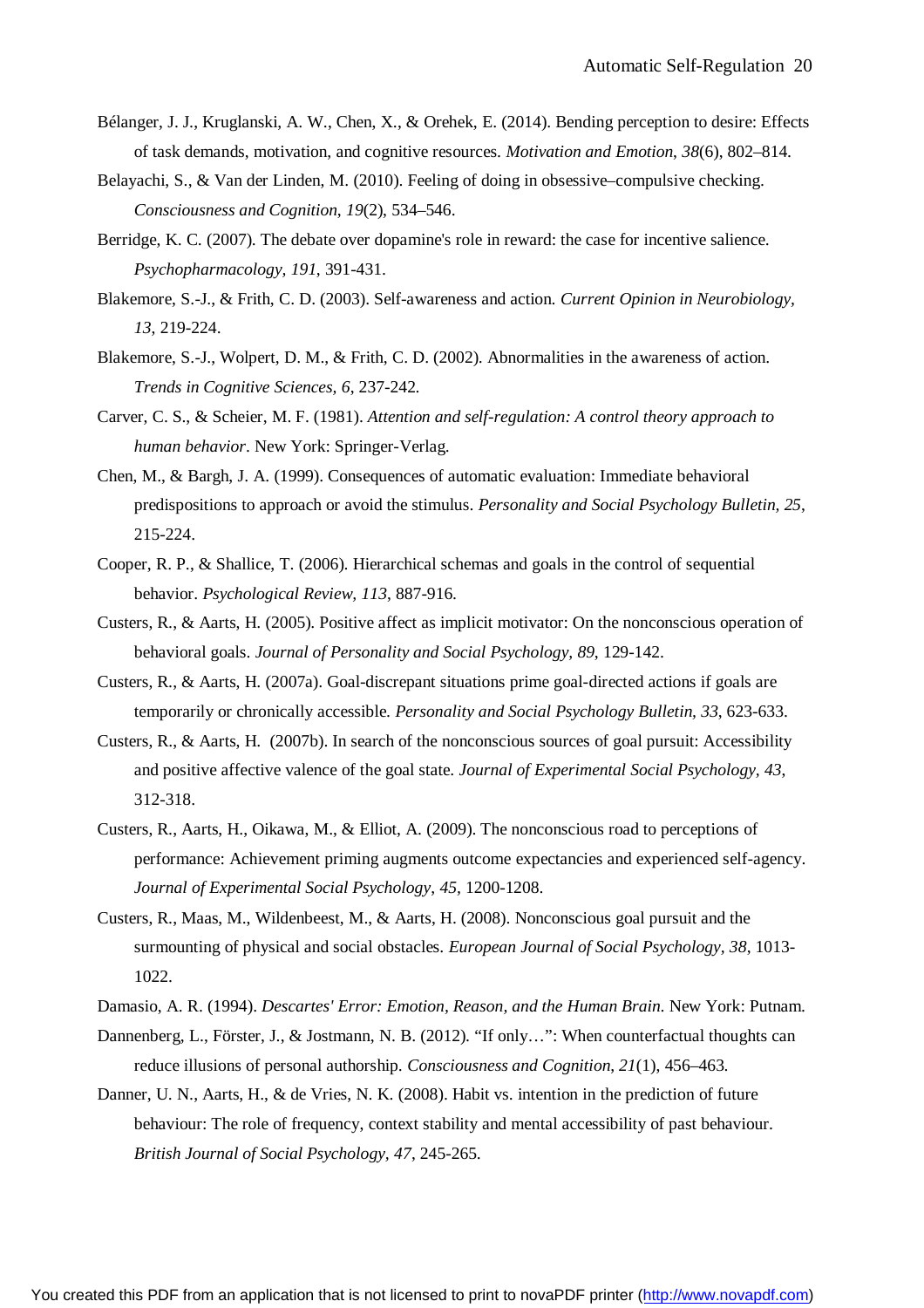- Daprati, E., Franck, N., Georgieff, N., Proust, J., Pacherie, E., & Dalery, J. (1997). Looking for the agent: An investigation into consciousness of action and self-consciousness in schizophrenic patients. *Cognition, 65*, 71-86.
- Desantis, A., Roussel, C., & Waszak, F. (2011). On the influence of causal beliefs on the feeling of agency. *Consciousness and Cognition*, *20*(4), 1211–1220.
- Dickinson, A., Balleine, B., Watt, A., Gonzales, F., & Boakes, R. A. (1995). Motivational control after extended instrumental training. *Animal Learning and Behavior, 23*, 197-206.
- Dijksterhuis, A., & Aarts, H. (2010). Goals, Attention, and (Un)Consciousness. *Annual Review of Psychology*, *61*(1), 467–490.
- Dijksterhuis, A., Preston, J., Wegner, D. M., & Aarts, H. (2008). Effects of subliminal priming of self and God on self-attribution of authorship for events. *Journal of Experimental Social Psychology, 44*, 2-9.
- van Dillen, L. F., & Papies, E.K. (2014). From distraction to mindfulness: Psychological and neural mechanisms of attention strategies in self-regulation. In G. Gendolla, M. Tops, S. Koole (Eds.) *Biobehavioral Foundations of Self-Regulation* (pp. 141-154) New York: Springer.
- Doyen, S., Klein, O., Pichon, C.-L., & Cleeremans, A. (2012). Behavioral Priming: It's All in the Mind, but Whose Mind? *PLoS ONE*, *7*(1), e29081.
- Eitam, B., Hassin, R. R., & Schul, Y. (2008). Nonconscious goal pursuit in novel environments: The case of implicit learning. *Psychological Science, 19*, 261-267.
- Fazio, R. H., Sanbonmatsu, D. M., Powell, M. C., & Kardes, F. R. (1986). On the automatic activation of attitudes. *Journal of Personality and Social Psychology, 50*, 229-238.
- Ferguson, M. J. (2007). On the automatic evaluation of end-states. *Journal of Personality and Social Psychology, 92*, 596-611.
- Ferguson, M. J. (2008). On Becoming Ready to Pursue a Goal You Don't Know You Have: Effects of Nonconscious Goals on Evaluative Readiness. *Journal of Personality and Social Psychology*, *95*(6), 1268–1294.
- Ferguson, M. J., & Bargh, J. A. (2004). Liking is for doing: The effects of goal pursuit on automatic evaluation. *Journal of Personality and Social Psychology, 87*, 557-572.
- Fishbach, A., & Ferguson, M. J. (2007). The goal construct in social psychology. In A. W. Kruglanski & E. T. Higgins (Eds.), *Social Psychology: Handbook of Basic Principles* (2nd ed., pp. 490-515). New York: Guilford.
- Fishbach, A., Friedman, R. S., & Kruglanski, A. W. (2003). Leading us not unto temptation: Momentary allurements elicit overriding goal activation. *Journal of Personality and Social Psychology, 84*, 296-309.
- Fishbach, A., Shah, J. Y., & Kruglanski, A. W. (2004). Emotional transfer in goal systems. *Journal of Experimental Social Psychology, 40*, 723-738.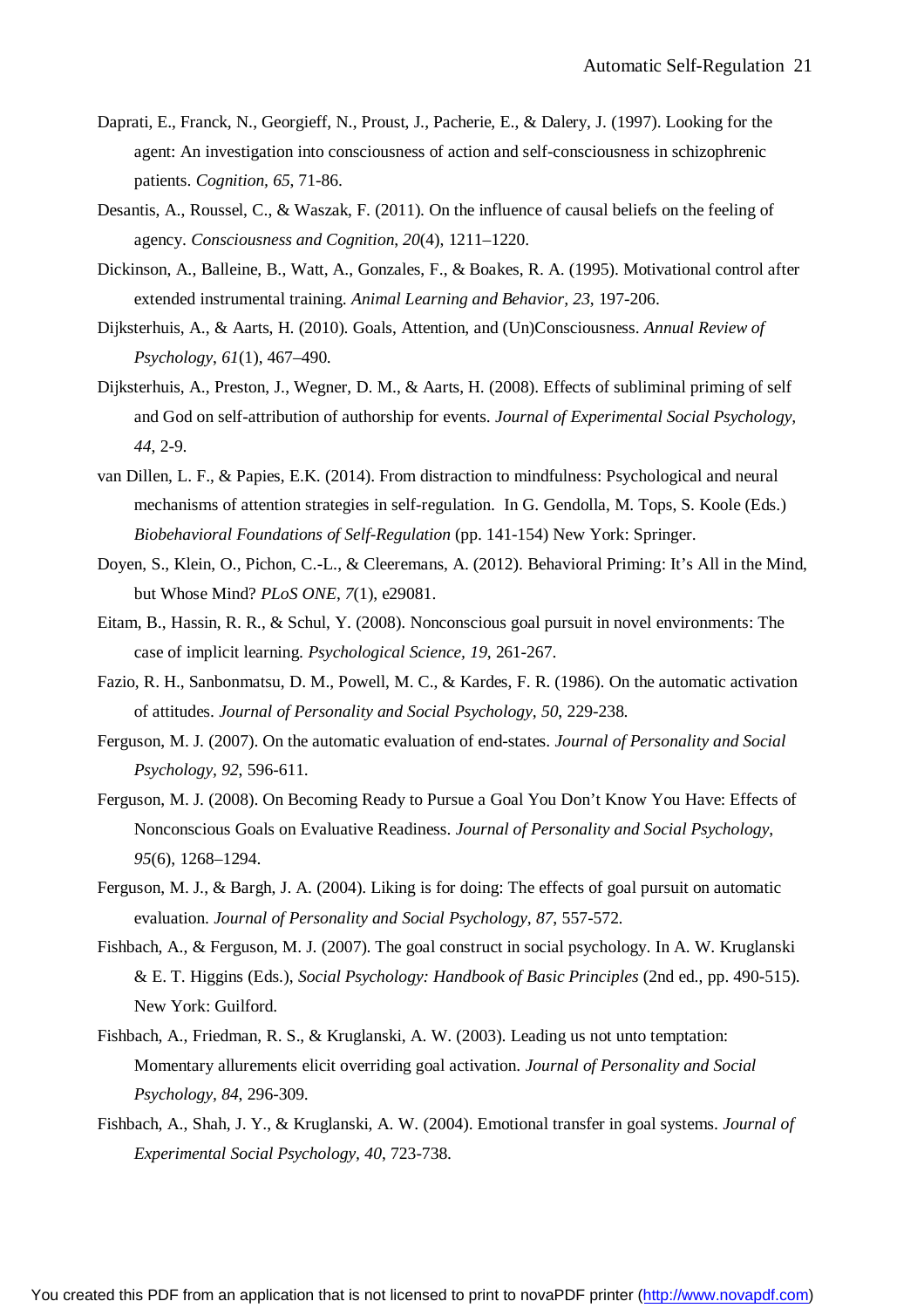- Fitzsimons, G. M., & Bargh, J. A. (2003). Thinking of you: Nonconscious pursuit of interpersonal goals associated with relationship partners. *Journal of Personality and Social Psychology, 84*, 148-164.
- Förster, J., Liberman, N., & Friedman, R. S. (2007). Seven principles of goal activation: A systematic approach to distinguishing goal priming from priming of non-goal constructs. *Personality and Social Psychology Review, 11*, 211-233.
- Fourneret, P., & Jeannerod, M. (1998). Limited conscious monitoring of motor performance in normal subjects. *Neuropsychologia, 36*, 1133-1140.
- Frith, C. D., Blakemore, S.-J., & Wolpert, D. M. (2000). Abnormalities in the awareness and control of action. *Philosophical Transactions of the Royal Society of London, 355*, 1771-1788.
- Gaal, S. van, & Lamme, V. A. F. (2012). Unconscious High-Level Information Processing Implication for Neurobiological Theories of Consciousness. *The Neuroscientist*, *18*(3), 287–301.
- Galinsky, A. D., Gruenfeld, D. H., & Magee, J. C. (2003). From Power to Action. *Journal of Personality and Social Psychology*, *85*(3), 453–466.
- Gandevia, S., & Burke, D. (1992). Does the nervous system depend on kinesthetic information to control natural limb movements. *Behavioral & Brain Sciences, 15*, 614-632.
- Georgieff, N., & Jeannerod, M. (1998). Beyond consciousness of external reality: A "who" system for consciousness of action and selfconsciousness. *Consciousness and Cognition, 7*, 465-477.
- Gillath, O., Mikulincer, M., Fitzsimons, G. M., Shaver, P. R., Schachner, D. A., & Bargh, J. A. (2006). Automatic activation of attachment-related goals. *Personality and Social Psychology Bulletin, 32*, 1375-1388.
- Gollwitzer, P. M., & Sheeran, P. (2006). Implementation intentions and goal achievement: A metaanalysis of effects and processes. In M. P. Zanna (Ed.), *Advances in Experimental Social Psychology* (Vol. 38, pp. 69-119). San Diego, CA: Elsevier Academic Press.
- Hassin, R. R. (2013). Yes It Can On the Functional Abilities of the Human Unconscious. *Perspectives on Psychological Science*, *8*(2), 195–207.
- Hassin, R. R., Aarts, H., Eitam, B., Custers, R., & Kleiman, T. (2009). Non-conscious goal pursuit, working memory, and the effortful control of behavior. In J. A. Bargh, E. Morsella & P. M. Gollwitzer (Eds.), *Oxford Handbook of Human Action: Mechanisms of Human Action* (Vol. 2, pp. 549-568). New York: Oxford University Press.
- Hebb, D. O. (1949). *Organization of behavior*. New York: Wiley.
- Higgins, E. T., Bargh, J. A., & Lombardi, W. J. (1985). Nature of priming effects on categorization. *Journal of Experimental Psychology: Learning, Memory, and Cognition, 11*, 59-69.
- Hommel, B., Musseler, J., Aschersleben, G., & Prinz, W. (2001). The Theory of Event Coding (TEC): A framework for perception and action planning. *Behavioral & Brain Sciences, 24*, 849-878.
- James, W. (1890). *The Principles of Psychology*. New York: Dover.
- Jeannerod, M. (2001). Neural Simulation of Action: A Unifying Mechanism for Motor Cognition. *NeuroImage, 14*, S103-109.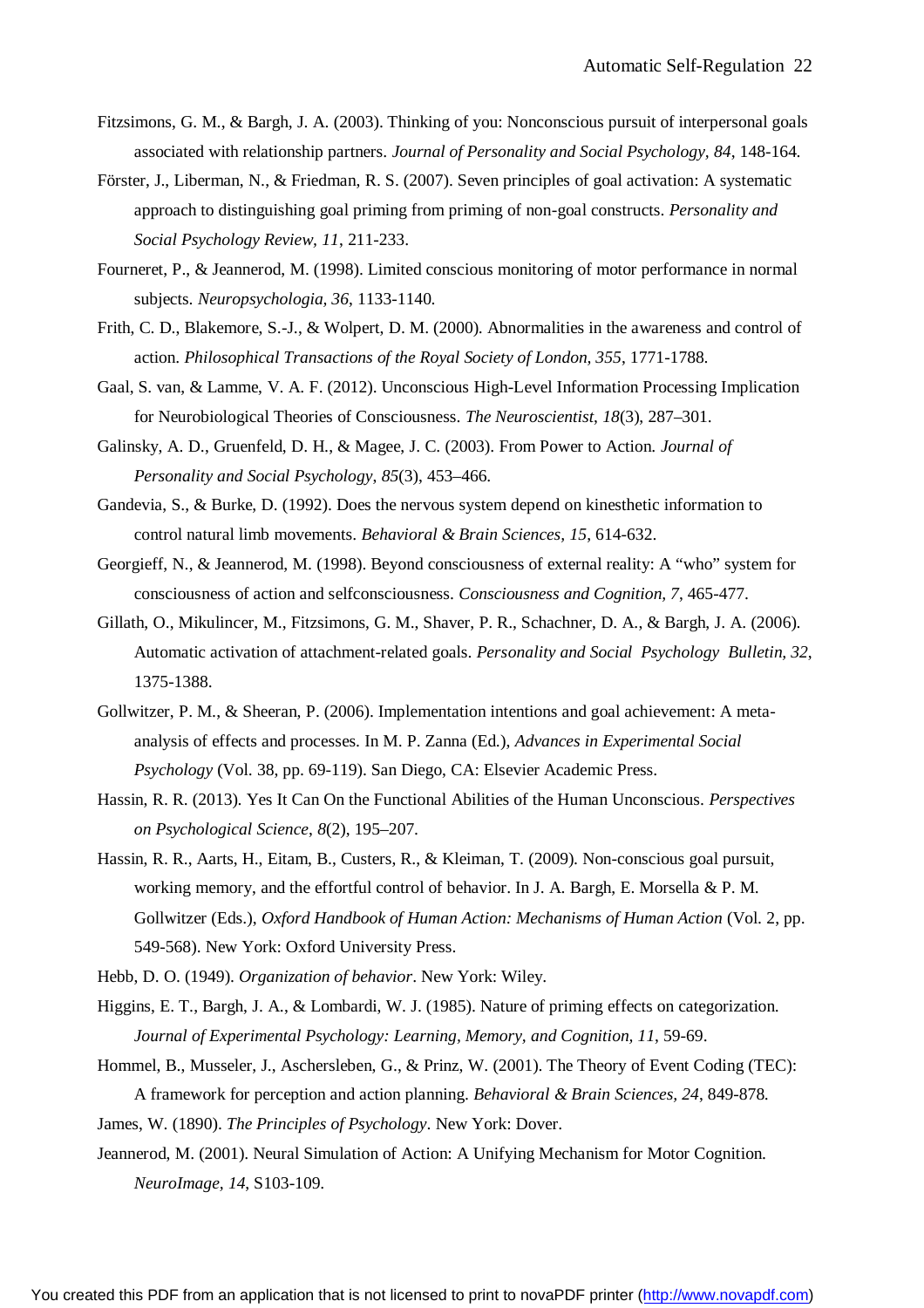Jones, S. R., de-Wit, L., Fernyhough, C., & Meins, E. (2008). A new spin on the Wheel of Fortune: Priming of action-authorship judgements and relation to psychosis-like experiences. *Consciousness and Cognition, 17*, 576-586.

Kahneman, D. (1973). *Attention and effort*. Englewood Cliffs, NJ: Prentice-Hall.

- Karremans, J. C., Dotsch, R., & Corneille, O. (2011). Romantic relationship status biases memory of faces of attractive opposite-sex others: Evidence from a reverse-correlation paradigm. *Cognition*, *121*(3), 422–426.
- Koch, C., & Tsuchiya, N. (2007). Attention and consciousness: two distinct brain processes. *Trends in Cognitive Sciences, 11*, 16-22.
- Van Koningsbruggen, G. M., Stroebe, W., & Aarts, H. (2011). Through the eyes of dieters: Biased size perception of food following tempting food primes. *Journal of Experimental Social Psychology*, *47*, 293–299.
- Kraus, M. W., & Chen, S. (2009). Striving to be known by significant others: Automatic activation of self-verification goals in relationship contexts. *Journal of Personality and Social Psychology, 97*, 58-73.
- Kruglanski, A. W., Shah, J. Y., Fishbach, A., Friedman, R., Chun, W. Y., & Sleeth Keppler, D. (2002). A theory of goal systems. In M. P. Zanna (Ed.), *Advances in experimental social psychology* (Vol. 34, pp. 331-378). San Diego, CA: Academic Press, Inc.
- Lakin, J., L., Chartrand, T., L., & Arkin, R., M. (2008). I am too just like you: Nonconscious mimicry as an automatic behavioral response to social exclusion. *Psychological Science, 19*, 816-822.
- Lamme, V. A. F. (2003). Why visual attention and awareness are different. *Trends in Cognitive Sciences, 7*, 12-18.
- Lau, H. C., Rogers, R. D., Haggard, P., & Passingham, R. E. (2004). Attention to intention. *Science, 303*, 1208-1210.
- Maner, J. K., Gailliot, M. T., & Miller, S. L. (2009). The implicit cognition of relationship maintenance: Inattention to attractive alternatives. *Journal of Experimental Social Psychology*, *45*(1), 174–179.
- Megías, A., Navas, J. F., Petrova, D., Cándido, A., Maldonado, A., Garcia-Retamero, R., & Catena, A. (2015). Neural mechanisms underlying urgent and evaluative behaviors: An fMRI study on the interaction of automatic and controlled processes. *Human Brain Mapping.* <http://doi.org/10.1002/hbm.22812>
- Metcalfe, J., & Mischel, W. (1999). A hot/cool-system analysis of delay of gratification: Dynamics of willpower. *Psychological Review, 106*, 3-19.
- Miller, R. S. (1997). Inattentive and contented: Relationship commitment and attention to alternatives. *Journal of Personality and Social Psychology*, *73*(4), 758–766.
- Miller, E. K., & Cohen, J. D. (2001). An integrative theory of prefrontal cortex function. *Annual Review of Neuroscience, 24*, 167-202.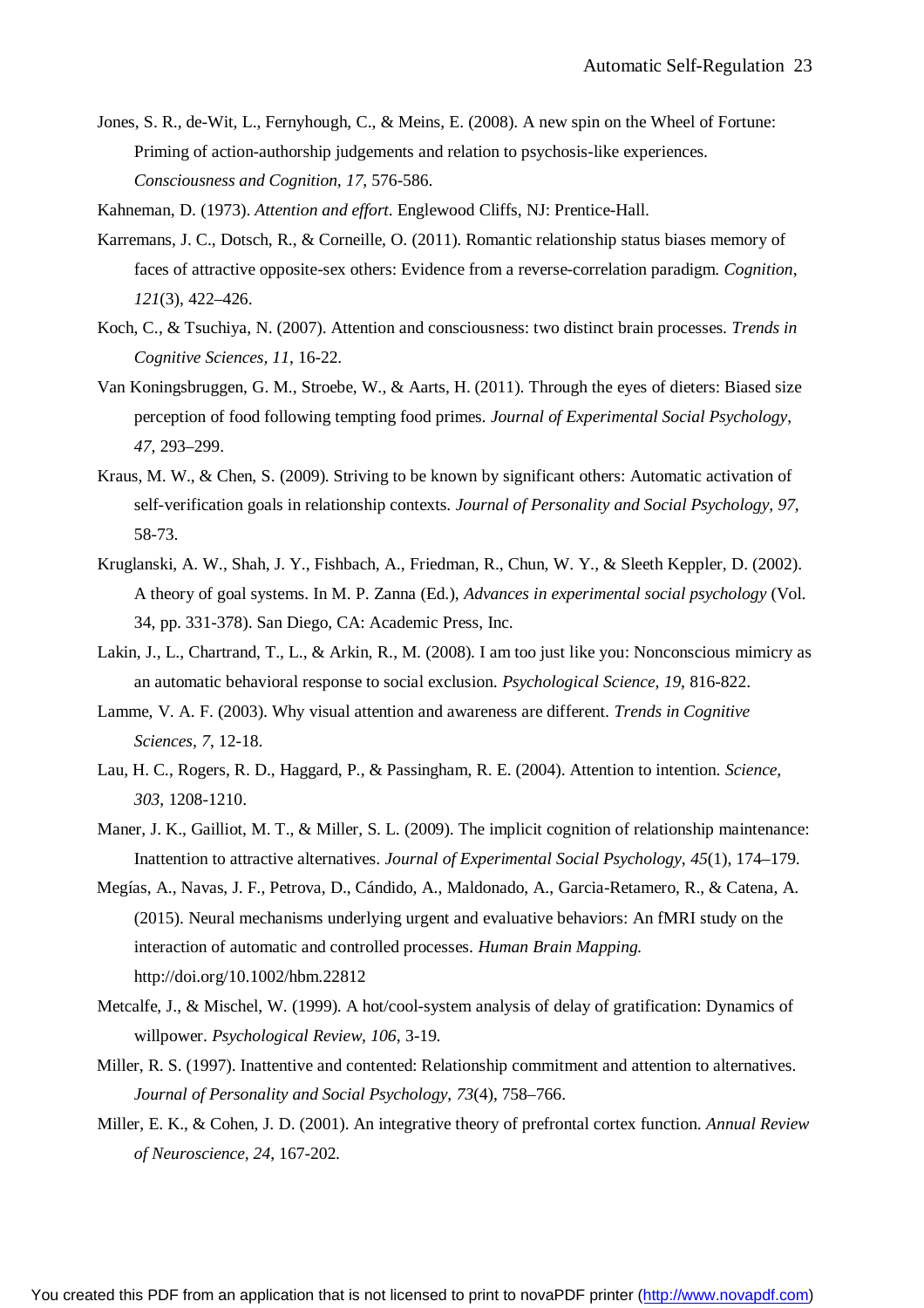- Mischel, W., Cantor, N., & Feldman, S. (1996). Principles of self-regulation: The nature of willpower and self-control. In E. T. Higgins & A. W. Kruglanski (Eds.), *Social psychology: Handbook of basic principles* (pp. 329-360). New York: Guilford Press.
- Miyake, A., & Shah, P. (1999). *Models of working memory: Mechanisms of active maintenance and executive control*. New York: Cambridge University Press.
- Moskowitz, G. B. (2002). Preconscious effects of temporary goals on attention. *Journal of Experimental Social Psychology, 38*, 397-404.
- Moskowitz, G. B., Gollwitzer, P. M., Wasel, W., & Schaal, B. (1999). Preconscious control of stereotype activation through chronic egalitarian goals. *Journal of Personality and Social Psychology, 77*, 167-184.
- Moskowitz, G. B., & Ignarri, C. (2009). Implicit volition and stereotype control. *European Review of Social Psychology, 20*, 97 - 145.
- Muraven, M., & Baumeister, R. F. (2000). Self-regulation and depletion of limited resources: Does selfcontrol resemble a muscle? *Psychological Bulletin, 126*, 247-259.
- Neal, D. T., Wood, W., & Drolet, A. (2013). How do people adhere to goals when willpower is low? The profits (and pitfalls) of strong habits. *Journal of Personality and Social Psychology*, *104*(6), 959–975.
- Newell, B. R., & Shanks, D. R. (2014). Unconscious influences on decision making: A critical review. *Behavioral and Brain Sciences*, *37*(01), 1–19.
- Norman, P., Armitage, C. J., & Quigley, C. (2007). The theory of planned behavior and binge drinking: Assessing the impact of binge drinker prototypes. *Addictive Behaviors, 32*, 1753.
- Norman, P., & Conner, M. (2006). The theory of planned behaviour and binge drinking: Assessing the moderating role of past behaviour within the theory of planned behaviour. *British Journal of Health Psychology, 11*, 55-70.
- Ouellette, J. A., & Wood, W. (1998). Habit and intention in everyday life: The multiple processes by which past behavior predicts future behavior. *Psychological Bulletin, 124*, 54-74.
- Over, H., & Carpenter, M. (2009 a). Eighteen-Month-Old Infants Show Increased Helping Following Priming with Affiliation. *Psychological Science*, *20*(10), 1189–1193.
- Over, H., & Carpenter, M. (2009 b). Priming third-party ostracism increases affiliative imitation in children. *Developmental Science*, *12*(3), F1–F8.
- Papies, E. K., Aarts, H., & de Vries, N. K. (2009). Planning is for doing: Implementation intentions go beyond the mere creation of goal-directed associations. *Journal of Experimental Social Psychology, 45*, 1148-1151.
- Papies, E. K., & Barsalou, L. W. (2015). Grounding Desire and Motivated Behavior: A theoretical framework and review of empirical evidence. In W. Hofmann & L. Nordgren (Eds.) *The Psychology of Desire* (pp. 36-60). New York, NY, US: Guilford Press.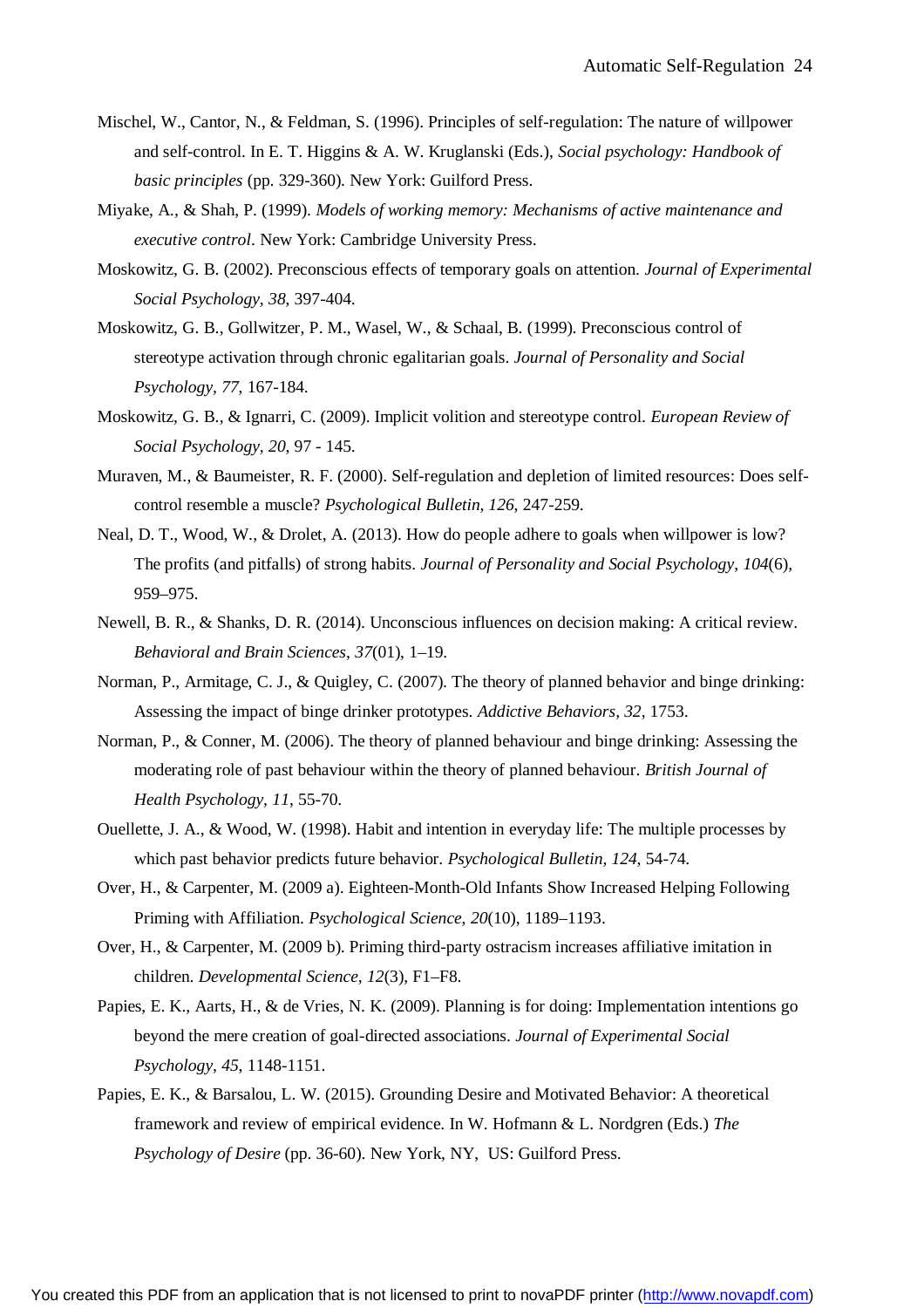- Papies, E. K., Barsalou, L. W., & Custers, R. (2012). Mindful Attention Prevents Mindless Impulses. *Social Psychological and Personality Science*, *3*(3), 291–299.
- Papies, E. K., & Hamstra, P. (2010). Goal priming and eating behavior: Enhancing self-regulation by environmental cues. *Health Psychology*, *29*(4), 384–388.
- Papies, E. K., Potjes, I., Keesman, M., Schwinghammer, S., & van Koningsbruggen, G. M. (2014). Using health primes to reduce unhealthy snack purchases among overweight consumers in a grocery store. *International Journal of Obesity*, *38*(4), 597–602.
- Papies, E. K., Pronk, T. M., Keesman, M., & Barsalou, L. W. (2015). The benefits of simply observing: Mindful attention modulates the link between motivation and behavior. *Journal of Personality and Social Psychology*, *108*(1), 148–170.
- Papies, E. K., Stroebe, W., & Aarts, H. (2007). Pleasure in the mind: restrained eating and spontaneous hedonic thoughts about food. *Journal of Experimental Social Psychology, 43*, 810-817.
- Papies, E. K., Stroebe, W., & Aarts, H. (2008a). The allure of forbidden food: On the role of attention in self-regulation. *Journal of Experimental Social Psychology, 44*, 1283-1292.
- Papies, E. K., Stroebe, W., & Aarts, H. (2008b). Healthy cognition: Processes of self-regulatory success in restrained eating. *Personality and Social Psychology Bulletin, 34*, 1290-1300.
- Papies, E. K., & Veling, H. (2013). Healthy dining: Subtle diet reminders at the point of purchase increase low-calorie food choices among both chronic and current dieters. *Appetite*, *61*, 1–7.
- Pitts, S., Wilson, J. P., & Hugenberg, K. (2014). When One Is Ostracized, Others Loom: Social Rejection Makes Other People Appear Closer. *Social Psychological and Personality Science*, *5*(5), 550–557.
- Powers, W. T. (1973). *Behavior: The control of perception*. Chicago, IL: Aldine.
- Prinz, W. (1997). Perception and action planning. *European Journal of Cognitive Psychology, 9*, 129- 154.
- Proffitt, D. R. (2006). Embodied perception and the economy of action. *Perspectives on Psychological Science*, *1*(2), 110–122.<http://doi.org/10.1111/j.1745-6916.2006.00008.x>
- Pronk, T. M., Karremans, J. C., & Wigboldus, D. H. (2011). How can you resist? Executive control helps romantically involved individuals to stay faithful. *Journal of Personality and Social Psychology*, *100*(5), 827–837.
- Randolph-Seng, B., & Nielsen, M. E. (2007). Honesty: One Effect of Primed Religious Representations. *The International Journal for the Psychology of Religion*, *17*(4), 303–315.
- Raymond, J. E., & O'Brien, J. L. (2009). Selective visual attention and motivation: The consequences of value learning in an attentional blink task. *Psychological Science, 20,* 981-988.
- De Ridder, D., Kroese, F., Adriaanse, M., & Evers, C. (2014). Always Gamble on an Empty Stomach: Hunger Is Associated with Advantageous Decision Making. *PLoS ONE*, *9*(10), e111081.
- Riet, J. van't, Sijtsema, S. J., Dagevos, H., & De Bruijn, G.-J. (2011). The importance of habits in eating behaviour. An overview and recommendations for future research. *Appetite*, *57*(3), 585–596.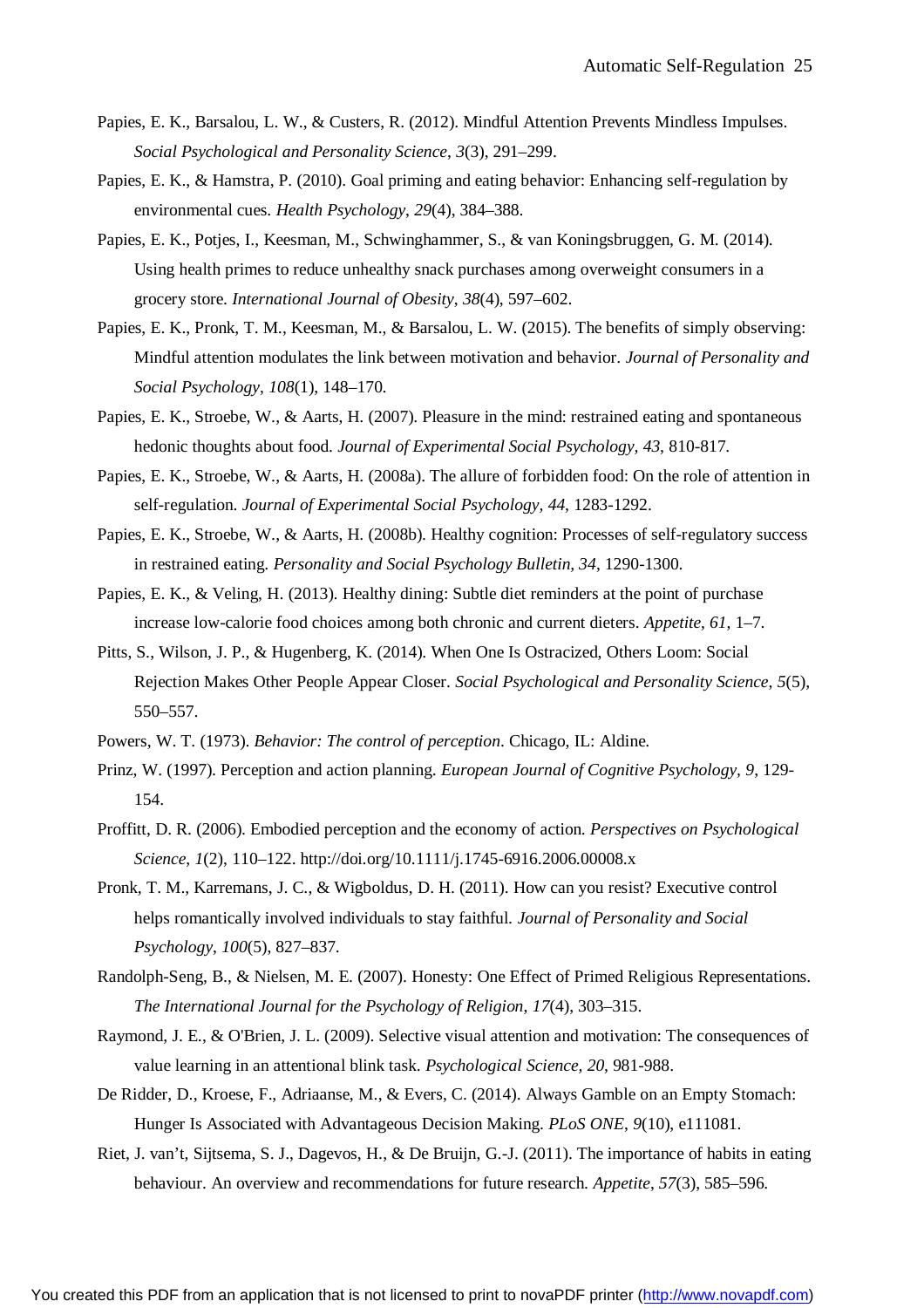- Sato, A., & Yasuda, A. (2005). Illusion of sense of self-agency: discrepancy between the predicted and actual sensory consequences of actions modulates the sense of self-agency, but not the sense of self-ownership. *Cognition, 94*, 241-255.
- Schnall, S., Zadra, J. R., & Proffitt, D. R. (2010). Direct evidence for the economy of action: Glucose and the perception of geographical slant. *Perception*, *39*(4), 464.
- Shah, J. Y. (2003). Automatic for the people: How representations of significant others implicitly affect goal pursuit. *Journal of Personality and Social Psychology, 84*, 661-681.
- Shah, J. Y., Friedman, R., & Kruglanski, A. W. (2002). Forgetting all else: On the antecedents and consequences of goal shielding. *Journal of Personality and Social Psychology, 83*, 1261-1280.
- Sheeran, P., Aarts, H., Custers, R., Rivis, A., Webb, T. L., & Cooke, R. (2005). The goal-dependent automaticity of drinking habits. *British Journal of Social Psychology, 44*, 47-63.
- Smith, E. E., & Jonides, J. (1999). Storage and executive processes in the frontal lobes. *Science, 283*, 1657-1661.
- Soto, D., Mäntylä, T., & Silvanto, J. (2011). Working memory without consciousness. *Current Biology*, *21*(22), R912–R913.<http://doi.org/10.1016/j.cub.2011.09.049>
- Srull, T. K., & Wyer, R. S. J. (1979). The role of category accessibility in the interpretation of information about persons: Some determinants and implications. *Journal of Personality and Social Psychology, 37*, 1660-1672.
- Stajkovic, A. D., Locke, E. A., & Blair, E. S. (2006). A first examination of the relationships between primed subconscious goals, assigned conscious goals, and task performance. *Journal of Applied Psychology*, *91*(5), 1172–1180.
- Strack, F., & Deutsch, R. (2004). Reflective and impulsive determinants of social behavior. *Personality and Social Psychology Review, 8*, 220-247.
- Taylor, S. E., & Brown, J. D. (1988). Illusion and Well-Being: A Social Psychological Perspective on Mental Health. *Psychological Bulletin, 103*, 193-210.
- Thompson, T., & Musket, S. (2005). Does priming for mastery goals improve the performance of students with an entity view of ability? *British Journal of Educational Psychology*, *75*(3), 391– 409.
- Vallacher, R. R., & Wegner, D. M. (1987). What do people think they're doing? Action identification and human behavior. *Psychological Review, 94*, 3-15.
- Veltkamp, M., Aarts, H., & Custers, R. (2008). Perception in the service of goal pursuit: Motivation to attain goals enhances the perceived size of goal-Instrumental objects. *Social Cognition, 26*, 720- 736.
- Verplanken, B., Aarts, H., van Knippenberg, A., & Moonen, A. (1998). Habit versus planned behavior: A field experiment. *British Journal of Social Psychology, 37*, 111-128.
- Webb, T. L., & Sheeran, P. (2006). Does changing behavioral intentions engender behavior change? A meta-analysis of the experimental evidence. *Psychological Bulletin, 132*(2), 249–268.